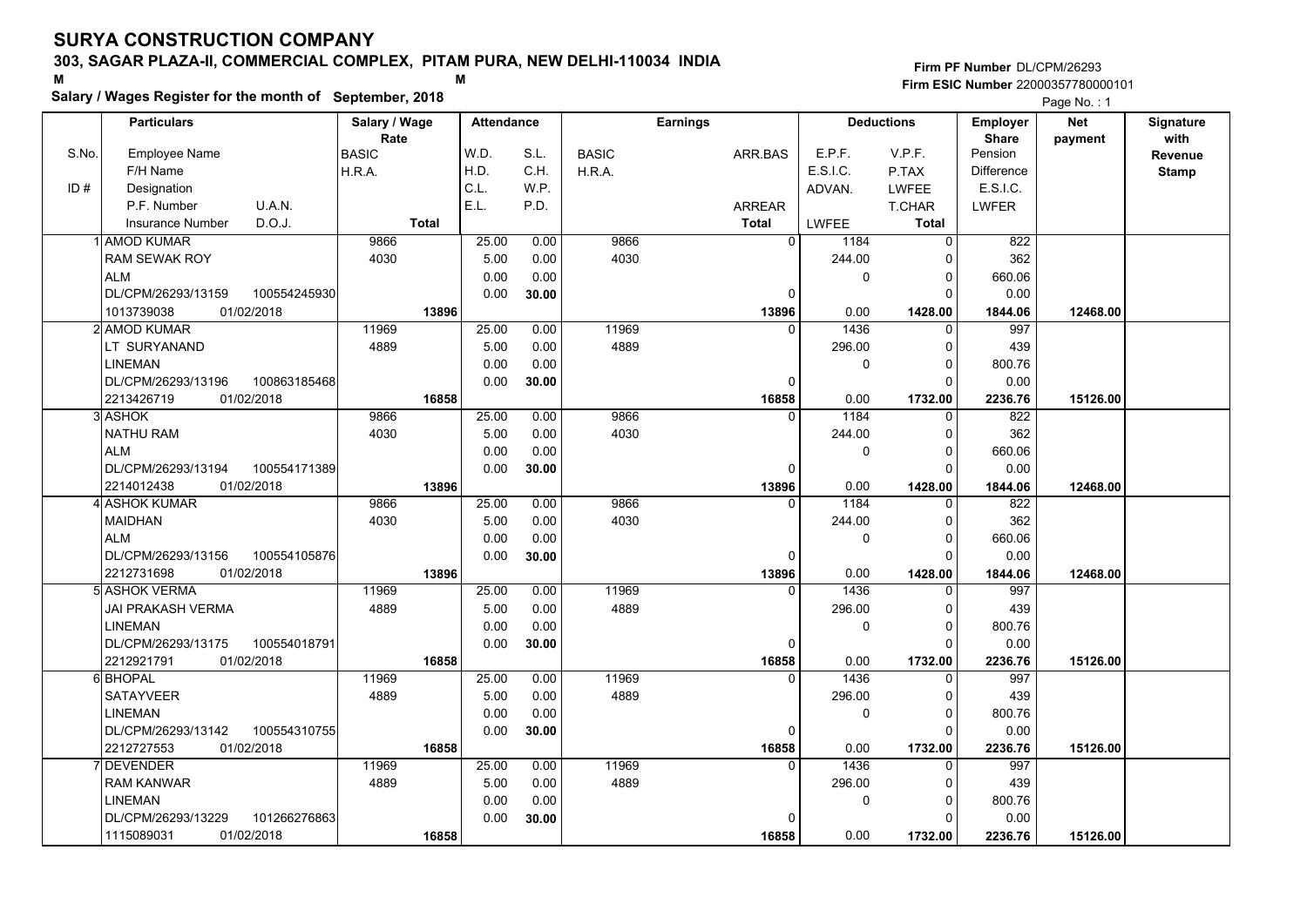# **Salary / Wages Register for the month of September, 2018 <sup>M</sup> <sup>M</sup>**

|       | Salary / wages Register for the month of September, 2018 |               |                   |       |              |                 |               |              |                   |                   | Page No.: 2 |              |
|-------|----------------------------------------------------------|---------------|-------------------|-------|--------------|-----------------|---------------|--------------|-------------------|-------------------|-------------|--------------|
|       | <b>Particulars</b>                                       | Salary / Wage | <b>Attendance</b> |       |              | <b>Earnings</b> |               |              | <b>Deductions</b> | <b>Employer</b>   | <b>Net</b>  | Signature    |
|       |                                                          | Rate          |                   |       |              |                 |               |              |                   | <b>Share</b>      | payment     | with         |
| S.No. | <b>Employee Name</b>                                     | <b>BASIC</b>  | W.D.              | S.L.  | <b>BASIC</b> |                 | ARR.BAS       | E.P.F.       | V.P.F.            | Pension           |             | Revenue      |
|       | F/H Name                                                 | H.R.A.        | H.D.              | C.H.  | H.R.A.       |                 |               | E.S.I.C.     | P.TAX             | <b>Difference</b> |             | <b>Stamp</b> |
| ID#   | Designation                                              |               | C.L.              | W.P.  |              |                 |               | ADVAN.       | <b>LWFEE</b>      | E.S.I.C.          |             |              |
|       | U.A.N.<br>P.F. Number                                    |               | E.L.              | P.D.  |              |                 | <b>ARREAR</b> |              | T.CHAR            | <b>LWFER</b>      |             |              |
|       | D.O.J.<br><b>Insurance Number</b>                        | <b>Total</b>  |                   |       |              |                 | <b>Total</b>  | LWFEE        | <b>Total</b>      |                   |             |              |
|       | 8 DEVENDER KUMAR                                         | 9866          | 25.00             | 0.00  | 9866         |                 | $\Omega$      | 1184         | $\overline{0}$    | 822               |             |              |
|       | <b>SHRI RAM</b>                                          | 4030          | 5.00              | 0.00  | 4030         |                 |               | 244.00       | 0                 | 362               |             |              |
|       | <b>ALM</b>                                               |               | 0.00              | 0.00  |              |                 |               | 0            | 0                 | 660.06            |             |              |
|       | DL/CPM/26293/13133<br>100554349665                       |               | 0.00              | 30.00 |              |                 | 0             |              | 0                 | 0.00              |             |              |
|       | 01/02/2018<br>2212727556                                 | 13896         |                   |       |              |                 | 13896         | 0.00         | 1428.00           | 1844.06           | 12468.00    |              |
|       | 9 DEVENDRA KUMAR                                         | 11969         | 25.00             | 0.00  | 11969        |                 | $\Omega$      | 1436         | $\Omega$          | 997               |             |              |
|       | CHANDRAN MEHTO                                           | 4889          | 5.00              | 0.00  | 4889         |                 |               | 296.00       | 0                 | 439               |             |              |
|       | <b>LINEMAN</b>                                           |               | 0.00              | 0.00  |              |                 |               | 0            | $\Omega$          | 800.76            |             |              |
|       | DL/CPM/26293/13218<br>101265601721                       |               | 0.00              | 30.00 |              |                 | $\Omega$      |              | 0                 | 0.00              |             |              |
|       | 1115112985<br>01/02/2018                                 | 16858         |                   |       |              |                 | 16858         | 0.00         | 1732.00           | 2236.76           | 15126.00    |              |
|       | 10 DHARMENDRA KUMAR                                      | 11969         | 25.00             | 0.00  | 11969        |                 | $\Omega$      | 1436         | 0                 | 997               |             |              |
|       | PRABHU DAYAL                                             | 4889          | 5.00              | 0.00  | 4889         |                 |               | 296.00       | $\mathbf{0}$      | 439               |             |              |
|       | <b>LINEMAN</b>                                           |               | 0.00              | 0.00  |              |                 |               | $\mathbf{0}$ | $\Omega$          | 800.76            |             |              |
|       | DL/CPM/26293/13297<br>101117614670                       |               | 0.00              | 30.00 |              |                 | $\Omega$      |              | $\Omega$          | 0.00              |             |              |
|       | 2214277054<br>20/08/2018                                 | 16858         |                   |       |              |                 | 16858         | 0.00         | 1732.00           | 2236.76           | 15126.00    |              |
|       | 11 DHRAMPAL                                              | 9866          | 22.00             | 0.00  | 9866         |                 | $\Omega$      | 1184         | 0                 | 822               |             |              |
|       | <b>SOBARAN</b>                                           | 4030          | 5.00              | 0.00  | 4030         |                 |               | 244.00       | 0                 | 362               |             |              |
|       | <b>ALM</b>                                               |               | 3.00              | 0.00  |              |                 |               | $\mathbf{0}$ | 0                 | 660.06            |             |              |
|       | DL/CPM/26293/13206<br>100927152140                       |               | 0.00              | 30.00 |              |                 | $\Omega$      |              | $\Omega$          | 0.00              |             |              |
|       | 1114884846<br>01/02/2018                                 | 13896         |                   |       |              |                 | 13896         | 0.00         | 1428.00           | 1844.06           | 12468.00    |              |
|       | 12 GANESH                                                | 11969         | 25.00             | 0.00  | 11969        |                 |               | 1436         | $\mathbf{0}$      | 997               |             |              |
|       | RAMDEV YADAV                                             | 4889          | 5.00              | 0.00  | 4889         |                 |               | 296.00       | 0                 | 439               |             |              |
|       | LINEMAN                                                  |               | 0.00              | 0.00  |              |                 |               | $\mathbf{0}$ | $\Omega$          | 800.76            |             |              |
|       | DL/CPM/26293/13217<br>101265601713                       |               | 0.00              | 30.00 |              |                 | 0             |              | 0                 | 0.00              |             |              |
|       | 1011814214<br>01/02/2018                                 | 16858         |                   |       |              |                 | 16858         | 0.00         | 1732.00           | 2236.76           | 15126.00    |              |
|       | 13 GREAT MINZ                                            | 9866          | 25.00             | 0.00  | 9866         |                 | $\Omega$      | 1184         | 0                 | 822               |             |              |
|       | MAHUL MINZ                                               | 4030          | 5.00              | 0.00  | 4030         |                 |               | 244.00       | $\Omega$          | 362               |             |              |
|       | <b>ALM</b>                                               |               | 0.00              | 0.00  |              |                 |               | $\mathbf{0}$ | 0                 | 660.06            |             |              |
|       | DL/CPM/26293/13154<br>100554105824                       |               | 0.00              | 30.00 |              |                 | 0             |              | $\Omega$          | 0.00              |             |              |
|       | 2212727559<br>01/02/2018                                 | 13896         |                   |       |              |                 | 13896         | 0.00         | 1428.00           | 1844.06           | 12468.00    |              |
|       | 14 JAG MOHAN                                             | 11969         | 25.00             | 0.00  | 11969        |                 | $\Omega$      | 1436         | $\Omega$          | 997               |             |              |
|       | <b>RAJA RAM</b>                                          | 4889          | 5.00              | 0.00  | 4889         |                 |               | 296.00       | $\Omega$          | 439               |             |              |
|       | LINEMAN                                                  |               | 0.00              | 0.00  |              |                 |               | 0            | 0                 | 800.76            |             |              |
|       | 100865881868<br>DL/CPM/26293/13134                       |               | 0.00              | 30.00 |              |                 |               |              | 0                 | 0.00              |             |              |
|       | 2212727562<br>01/02/2018                                 | 16858         |                   |       |              |                 | 16858         | 0.00         | 1732.00           | 2236.76           | 15126.00    |              |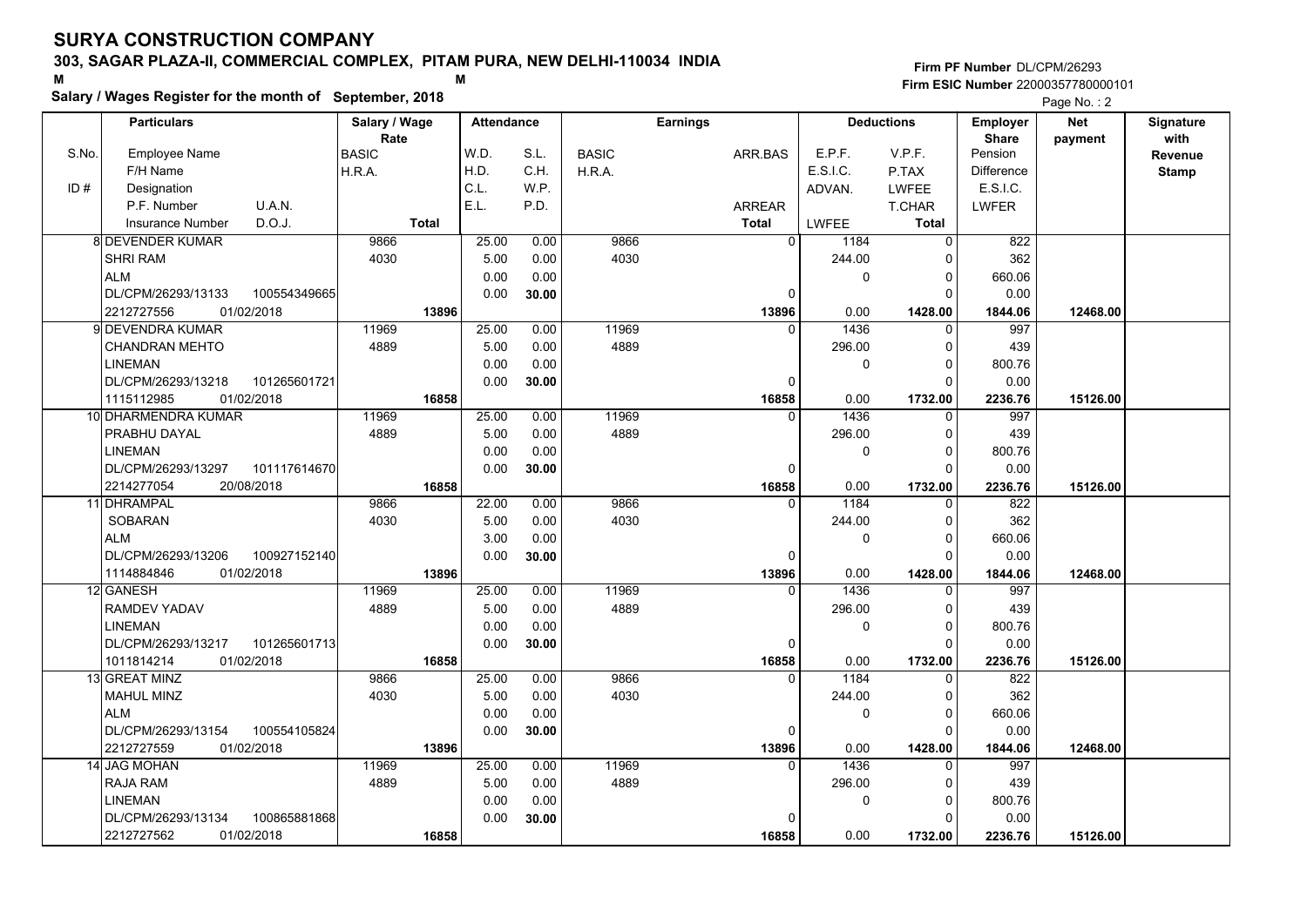# **Salary / Wages Register for the month of September, 2018 <sup>M</sup> <sup>M</sup>**

|       | Salary / wages Register for the month of September, 2018 |               |                   |       |              |                 |                  |                   |                   | Page No.: 3 |              |
|-------|----------------------------------------------------------|---------------|-------------------|-------|--------------|-----------------|------------------|-------------------|-------------------|-------------|--------------|
|       | <b>Particulars</b>                                       | Salary / Wage | <b>Attendance</b> |       |              | <b>Earnings</b> |                  | <b>Deductions</b> | <b>Employer</b>   | <b>Net</b>  | Signature    |
|       |                                                          | Rate          |                   |       |              |                 |                  |                   | <b>Share</b>      | payment     | with         |
| S.No. | <b>Employee Name</b>                                     | <b>BASIC</b>  | W.D.              | S.L.  | <b>BASIC</b> | ARR.BAS         | E.P.F.           | V.P.F.            | Pension           |             | Revenue      |
|       | F/H Name                                                 | H.R.A.        | H.D.              | C.H.  | H.R.A.       |                 | E.S.I.C.         | P.TAX             | <b>Difference</b> |             | <b>Stamp</b> |
| ID#   | Designation                                              |               | C.L.              | W.P.  |              |                 | ADVAN.           | <b>LWFEE</b>      | E.S.I.C.          |             |              |
|       | U.A.N.<br>P.F. Number                                    |               | E.L.              | P.D.  |              | <b>ARREAR</b>   |                  | T.CHAR            | <b>LWFER</b>      |             |              |
|       | D.O.J.<br>Insurance Number                               | <b>Total</b>  |                   |       |              | <b>Total</b>    | <b>LWFEE</b>     | Total             |                   |             |              |
|       | <b>15 JAGDISH YADAV</b>                                  | 9866          | 25.00             | 0.00  | 9866         |                 | $\Omega$<br>1184 | $\overline{0}$    | 822               |             |              |
|       | <b>RAM NARESH YADAV</b>                                  | 4030          | 5.00              | 0.00  | 4030         |                 | 244.00           | $\Omega$          | 362               |             |              |
|       | <b>ALM</b>                                               |               | 0.00              | 0.00  |              |                 | 0                | 0                 | 660.06            |             |              |
|       | DL/CPM/26293/13183<br>100554243545                       |               | 0.00              | 30.00 |              |                 | 0                | $\Omega$          | 0.00              |             |              |
|       | 1013726467<br>01/02/2018                                 | 13896         |                   |       |              | 13896           | 0.00             | 1428.00           | 1844.06           | 12468.00    |              |
|       | 16 JANMEJAY                                              | 11969         | 25.00             | 0.00  | 11969        |                 | 1436<br>$\Omega$ | $\Omega$          | 997               |             |              |
|       | <b>GAJENDER YADAV</b>                                    | 4889          | 5.00              | 0.00  | 4889         |                 | 296.00           | 0                 | 439               |             |              |
|       | <b>LINEMAN</b>                                           |               | 0.00              | 0.00  |              |                 | 0                | $\Omega$          | 800.76            |             |              |
|       | DL/CPM/26293/13200<br>100873993200                       |               | 0.00              | 30.00 |              |                 | $\Omega$         | $\Omega$          | 0.00              |             |              |
|       | 2212921840<br>01/02/2018                                 | 16858         |                   |       |              | 16858           | 0.00             | 1732.00           | 2236.76           | 15126.00    |              |
|       | 17 JATA SHANKAR                                          | 11969         | 25.00             | 0.00  | 11969        |                 | 1436<br>$\Omega$ | 0                 | 997               |             |              |
|       | <b>ASHOK KUMAR</b>                                       | 4889          | 5.00              | 0.00  | 4889         |                 | 296.00           | 0                 | 439               |             |              |
|       | <b>LINEMAN</b>                                           |               | 0.00              | 0.00  |              |                 | $\mathbf{0}$     | $\Omega$          | 800.76            |             |              |
|       | DL/CPM/26293/13160<br>100553875081                       |               | 0.00              | 30.00 |              |                 | $\Omega$         | $\Omega$          | 0.00              |             |              |
|       | 2212727564<br>01/02/2018                                 | 16858         |                   |       |              | 16858           | 0.00             | 1732.00           | 2236.76           | 15126.00    |              |
|       | 18 JITENDER                                              | 9866          | 25.00             | 0.00  | 9866         |                 | 1184<br>$\Omega$ | $\Omega$          | $\overline{822}$  |             |              |
|       | VASUDEV                                                  | 4030          | 5.00              | 0.00  | 4030         |                 | 244.00           | $\Omega$          | 362               |             |              |
|       | <b>ALM</b>                                               |               | 0.00              | 0.00  |              |                 | $\mathbf 0$      | 0                 | 660.06            |             |              |
|       | DL/CPM/26293/13144<br>100554409440                       |               | 0.00              | 30.00 |              |                 | $\Omega$         | $\Omega$          | 0.00              |             |              |
|       | 1013583473<br>01/02/2018                                 | 13896         |                   |       |              | 13896           | 0.00             | 1428.00           | 1844.06           | 12468.00    |              |
|       | <b>19 KAILASH KAUSHIK</b>                                | 9866          | 25.00             | 0.00  | 9866         |                 | 1184<br>$\Omega$ | $\Omega$          | 822               |             |              |
|       | LEKHRAJ SHARMA                                           | 4030          | 5.00              | 0.00  | 4030         |                 | 244.00           | 0                 | 362               |             |              |
|       | <b>ALM</b>                                               |               | 0.00              | 0.00  |              |                 | 0                | $\Omega$          | 660.06            |             |              |
|       | DL/CPM/26293/13212<br>100867679571                       |               | 0.00              | 30.00 |              |                 | 0                | 0                 | 0.00              |             |              |
|       | 01/02/2018<br>2214385663                                 | 13896         |                   |       |              | 13896           | 0.00             | 1428.00           | 1844.06           | 12468.00    |              |
|       | 20 KAILASH RAJPUT                                        | 11969         | 25.00             | 0.00  | 11969        |                 | 1436<br>$\Omega$ | 0                 | 997               |             |              |
|       | <b>LAL SINGH</b>                                         | 4889          | 5.00              | 0.00  | 4889         |                 | 296.00           | $\Omega$          | 439               |             |              |
|       | <b>LINEMAN</b>                                           |               | 0.00              | 0.00  |              |                 | $\Omega$         | $\Omega$          | 800.76            |             |              |
|       | DL/CPM/26293/13141<br>100862857820                       |               | 0.00              | 30.00 |              |                 | $\Omega$         | $\Omega$          | 0.00              |             |              |
|       | 2212727565<br>01/02/2018                                 | 16858         |                   |       |              | 16858           | 0.00             | 1732.00           | 2236.76           | 15126.00    |              |
|       | 21 KANAHIYA LAL                                          | 11969         | 25.00             | 0.00  | 11969        |                 | $\Omega$<br>1436 | $\Omega$          | 997               |             |              |
|       | <b>CHATURI</b>                                           | 4889          | 5.00              | 0.00  | 4889         |                 | 296.00           | 0                 | 439               |             |              |
|       | <b>LINEMAN</b>                                           |               | 0.00              | 0.00  |              |                 | 0                | 0                 | 800.76            |             |              |
|       | DL/CPM/26293/13216<br>101265601709                       |               | 0.00              | 30.00 |              |                 | $\Omega$         | 0                 | 0.00              |             |              |
|       | 2214381535<br>01/02/2018                                 | 16858         |                   |       |              | 16858           | 0.00             | 1732.00           | 2236.76           | 15126.00    |              |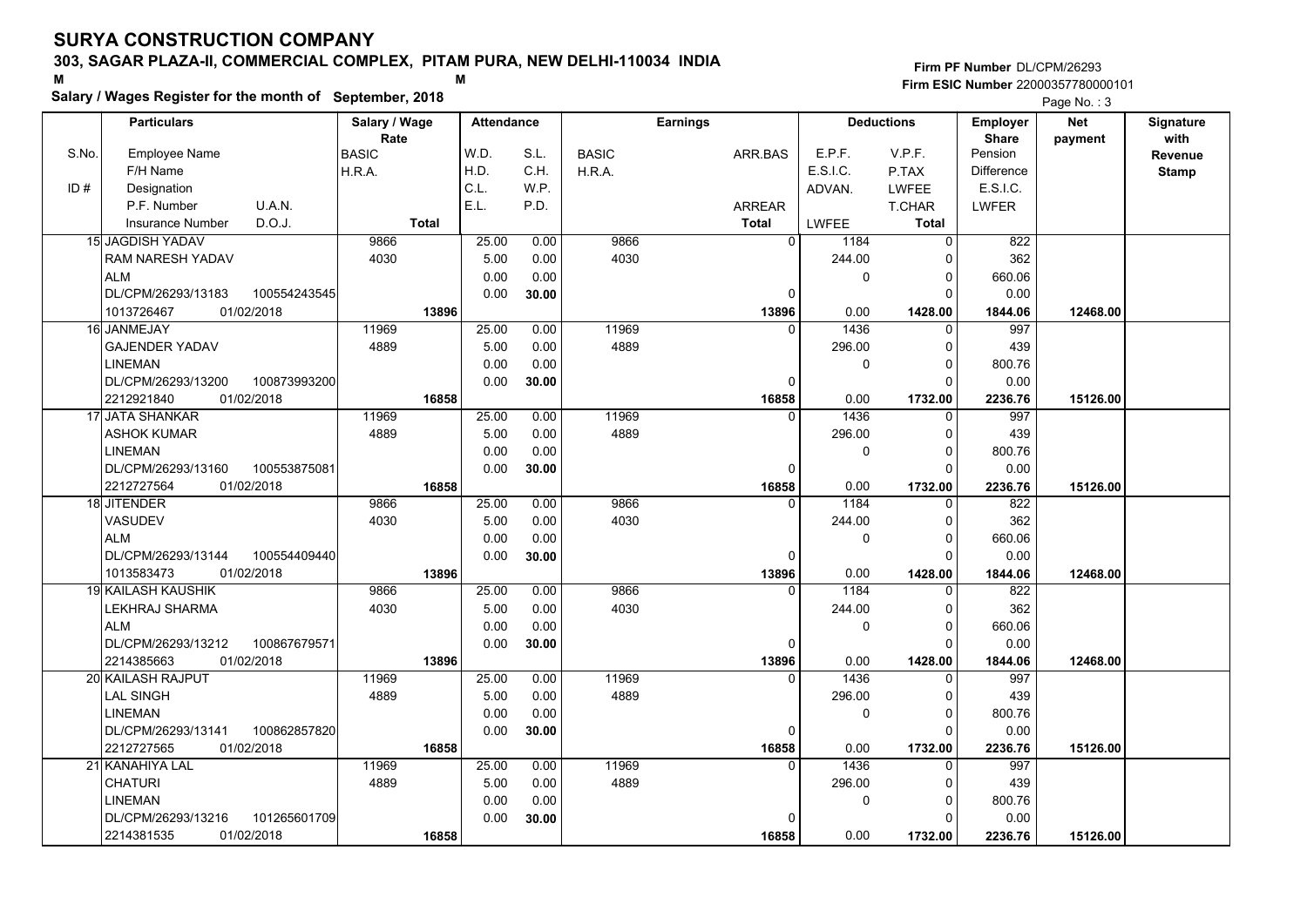# **Salary / Wages Register for the month of September, 2018 <sup>M</sup> <sup>M</sup>**

|       | Salary / wages Register for the month of September, 2018 |               |       |                   |       |              |                 |               |             | Page No.: 4       |                   |            |              |
|-------|----------------------------------------------------------|---------------|-------|-------------------|-------|--------------|-----------------|---------------|-------------|-------------------|-------------------|------------|--------------|
|       | <b>Particulars</b>                                       | Salary / Wage |       | <b>Attendance</b> |       |              | <b>Earnings</b> |               |             | <b>Deductions</b> | <b>Employer</b>   | <b>Net</b> | Signature    |
|       |                                                          | Rate          |       |                   |       |              |                 |               |             |                   | <b>Share</b>      | payment    | with         |
| S.No. | <b>Employee Name</b>                                     | <b>BASIC</b>  | W.D.  |                   | S.L.  | <b>BASIC</b> |                 | ARR.BAS       | E.P.F.      | V.P.F.            | Pension           |            | Revenue      |
|       | F/H Name                                                 | H.R.A.        | H.D.  |                   | C.H.  | H.R.A.       |                 |               | E.S.I.C.    | P.TAX             | <b>Difference</b> |            | <b>Stamp</b> |
| ID#   | Designation                                              |               | C.L.  |                   | W.P.  |              |                 |               | ADVAN.      | <b>LWFEE</b>      | E.S.I.C.          |            |              |
|       | P.F. Number<br>U.A.N.                                    |               | E.L.  |                   | P.D.  |              |                 | <b>ARREAR</b> |             | T.CHAR            | <b>LWFER</b>      |            |              |
|       | D.O.J.<br><b>Insurance Number</b>                        | <b>Total</b>  |       |                   |       |              |                 | <b>Total</b>  | LWFEE       | <b>Total</b>      |                   |            |              |
|       | 22 LAXMAN                                                | 9866          |       | 25.00             | 0.00  | 9866         |                 | $\Omega$      | 1184        | $\Omega$          | 822               |            |              |
|       | <b>RAGHUVEER SINGH</b>                                   | 4030          |       | 5.00              | 0.00  | 4030         |                 |               | 244.00      | O                 | 362               |            |              |
|       | <b>ALM</b>                                               |               |       | 0.00              | 0.00  |              |                 |               | 0           | 0                 | 660.06            |            |              |
|       | DL/CPM/26293/13202<br>100865826259                       |               |       | 0.00              | 30.00 |              |                 | 0             |             | $\Omega$          | 0.00              |            |              |
|       | 1114771797<br>01/02/2018                                 |               | 13896 |                   |       |              |                 | 13896         | 0.00        | 1428.00           | 1844.06           | 12468.00   |              |
|       | 23 MAHADEV YADAV                                         | 9866          |       | 25.00             | 0.00  | 9866         |                 | $\Omega$      | 1184        | $\Omega$          | 822               |            |              |
|       | LAKHU PRASAD YADAV                                       | 4030          |       | 5.00              | 0.00  | 4030         |                 |               | 244.00      | 0                 | 362               |            |              |
|       | <b>ALM</b>                                               |               |       | 0.00              | 0.00  |              |                 |               | 0           | $\Omega$          | 660.06            |            |              |
|       | DL/CPM/26293/13192<br>100554072765                       |               |       | 0.00              | 30.00 |              |                 | $\Omega$      |             | O                 | 0.00              |            |              |
|       | 2212731706<br>01/02/2018                                 |               | 13896 |                   |       |              |                 | 13896         | 0.00        | 1428.00           | 1844.06           | 12468.00   |              |
|       | 24 MAHAVEER PRASAD                                       | 11969         |       | 24.00             | 0.00  | 11969        |                 | $\Omega$      | 1436        | 0                 | 997               |            |              |
|       | <b>BUDHAI PRASAD</b>                                     | 4889          |       | 5.00              | 0.00  | 4889         |                 |               | 296.00      | $\Omega$          | 439               |            |              |
|       | <b>LINEMAN</b>                                           |               |       | 1.00              | 0.00  |              |                 |               | $\mathbf 0$ | $\Omega$          | 800.76            |            |              |
|       | DL/CPM/26293/13193<br>100553921732                       |               |       | 0.00              | 30.00 |              |                 | 0             |             | $\Omega$          | 0.00              |            |              |
|       | 2212727569<br>01/02/2018                                 |               | 16858 |                   |       |              |                 | 16858         | 0.00        | 1732.00           | 2236.76           | 15126.00   |              |
|       | 25 MANSA RAM                                             | 9866          |       | 25.00             | 0.00  | 9866         |                 | $\Omega$      | 1184        | $\Omega$          | $\overline{822}$  |            |              |
|       | <b>RAM KRISHAN</b>                                       | 4030          |       | 5.00              | 0.00  | 4030         |                 |               | 244.00      | $\Omega$          | 362               |            |              |
|       | <b>ALM</b>                                               |               |       | 0.00              | 0.00  |              |                 |               | $\mathbf 0$ | $\Omega$          | 660.06            |            |              |
|       | DL/CPM/26293/13161<br>100554241696                       |               |       | 0.00              | 30.00 |              |                 | $\Omega$      |             | $\Omega$          | 0.00              |            |              |
|       | 2212727575<br>01/02/2018                                 |               | 13896 |                   |       |              |                 | 13896         | 0.00        | 1428.00           | 1844.06           | 12468.00   |              |
|       | <b>26 MUKESH KUMAR</b>                                   | 9866          |       | 25.00             | 0.00  | 9866         |                 | $\Omega$      | 1184        | 0                 | 822               |            |              |
|       | <b>GAJODHAR</b>                                          | 4030          |       | 5.00              | 0.00  | 4030         |                 |               | 244.00      | 0                 | 362               |            |              |
|       | <b>ALM</b>                                               |               |       | 0.00              | 0.00  |              |                 |               | 0           | $\Omega$          | 660.06            |            |              |
|       | DL/CPM/26293/13188<br>100553972773                       |               |       | 0.00              | 30.00 |              |                 | 0             |             | 0                 | 0.00              |            |              |
|       | 01/02/2018<br>2212727574                                 |               | 13896 |                   |       |              |                 | 13896         | 0.00        | 1428.00           | 1844.06           | 12468.00   |              |
|       | 27 MUKESH KUMAR                                          | 9866          |       | 25.00             | 0.00  | 9866         |                 | $\Omega$      | 1184        | 0                 | 822               |            |              |
|       | <b>JAWALA PRASAD</b>                                     | 4030          |       | 5.00              | 0.00  | 4030         |                 |               | 244.00      | $\Omega$          | 362               |            |              |
|       | <b>ALM</b>                                               |               |       | 0.00              | 0.00  |              |                 |               | $\mathbf 0$ | $\Omega$          | 660.06            |            |              |
|       | DL/CPM/26293/13162<br>100554023990                       |               |       | 0.00              | 30.00 |              |                 | $\Omega$      |             | $\Omega$          | 0.00              |            |              |
|       | 2212727577<br>01/02/2018                                 |               | 13896 |                   |       |              |                 | 13896         | 0.00        | 1428.00           | 1844.06           | 12468.00   |              |
|       | 28 NARENDER                                              | 9866          |       | 25.00             | 0.00  | 9866         |                 | $\Omega$      | 1184        | $\Omega$          | 822               |            |              |
|       | <b>RAM SWAROOP</b>                                       | 4030          |       | 5.00              | 0.00  | 4030         |                 |               | 244.00      | $\Omega$          | 362               |            |              |
|       | <b>ALM</b>                                               |               |       | 0.00              | 0.00  |              |                 |               | $\mathbf 0$ | $\Omega$          | 660.06            |            |              |
|       | 100554247047<br>DL/CPM/26293/13199                       |               |       | 0.00              | 30.00 |              |                 |               |             | O                 | 0.00              |            |              |
|       | 01/02/2018<br>2212948036                                 |               | 13896 |                   |       |              |                 | 13896         | 0.00        | 1428.00           | 1844.06           | 12468.00   |              |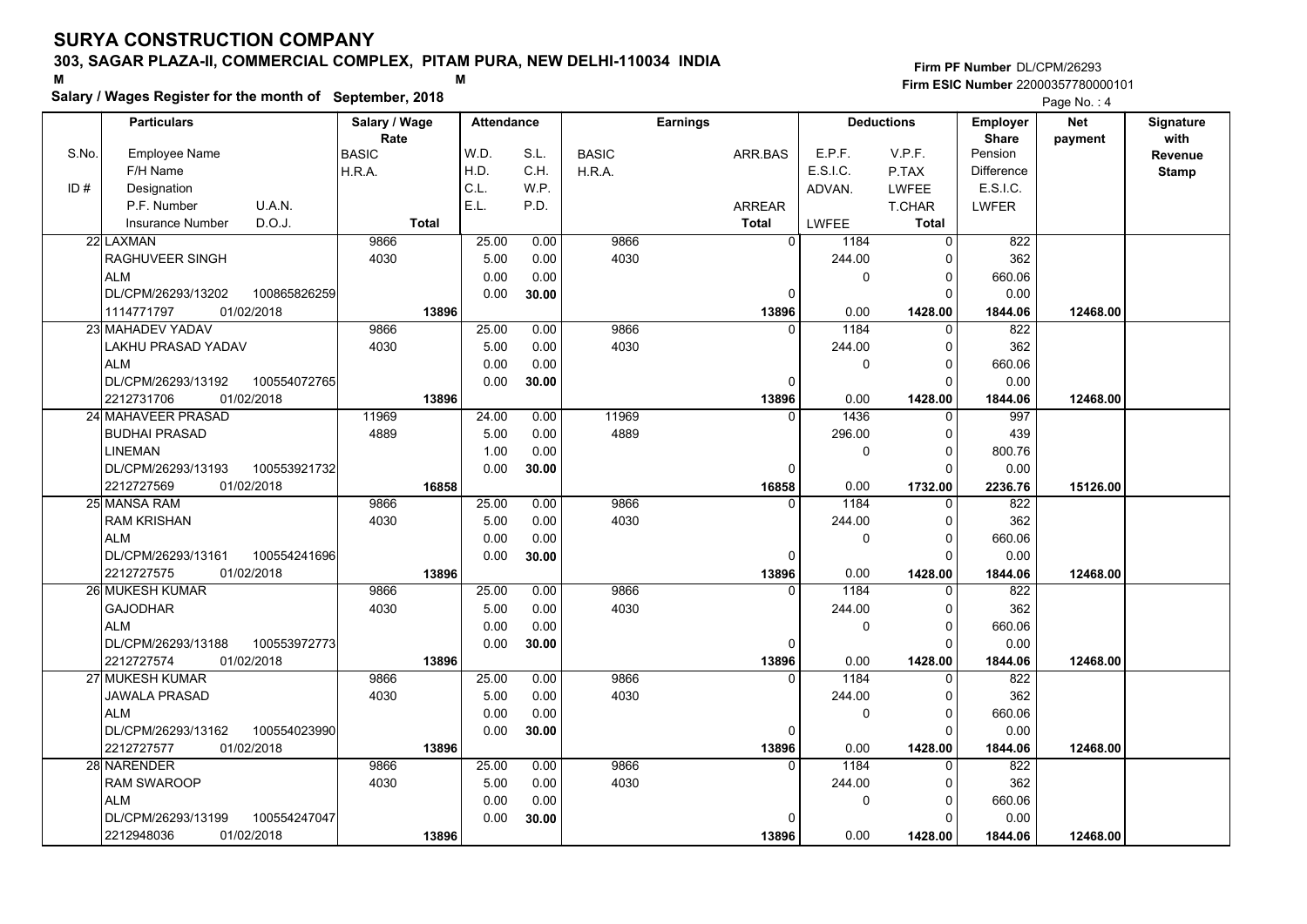# **Salary / Wages Register for the month of September, 2018 <sup>M</sup> <sup>M</sup>**

**Firm PF Number**DL/CPM/26293**Firm ESIC Number** 22000357780000101

Page No. : 5

|       | <b>Particulars</b>                 | Salary / Wage          | <b>Attendance</b> |              |              | <b>Earnings</b>   |                    | <b>Deductions</b>       | <b>Employer</b>         | Net      | Signature    |
|-------|------------------------------------|------------------------|-------------------|--------------|--------------|-------------------|--------------------|-------------------------|-------------------------|----------|--------------|
|       |                                    | Rate                   | W.D.              |              |              |                   |                    | V.P.F.                  | <b>Share</b><br>Pension | payment  | with         |
| S.No. | <b>Employee Name</b><br>F/H Name   | <b>BASIC</b><br>H.R.A. | H.D.              | S.L.<br>C.H. | <b>BASIC</b> | ARR.BAS           | E.P.F.<br>E.S.I.C. | P.TAX                   | <b>Difference</b>       |          | Revenue      |
| ID#   | Designation                        |                        | C.L.              | W.P.         | H.R.A.       |                   |                    | <b>LWFEE</b>            | E.S.I.C.                |          | <b>Stamp</b> |
|       | U.A.N.<br>P.F. Number              |                        | E.L.              | P.D.         |              |                   | ADVAN.             |                         |                         |          |              |
|       | D.O.J.                             |                        |                   |              |              | <b>ARREAR</b>     |                    | T.CHAR                  | <b>LWFER</b>            |          |              |
|       | <b>Insurance Number</b>            | <b>Total</b>           |                   |              | 9866         | <b>Total</b>      | <b>LWFEE</b>       | <b>Total</b>            |                         |          |              |
|       | 29 NARESH                          | 9866                   | 24.00             | 0.00         |              | $\Omega$          | 1184               | $\mathbf 0$             | 822                     |          |              |
|       | <b>LAIKU PRASAD</b>                | 4030                   | 5.00              | 0.00         | 4030         |                   | 244.00             | $\Omega$                | 362                     |          |              |
|       | <b>ALM</b>                         |                        | 1.00              | 0.00         |              |                   | 0                  | $\mathbf 0$<br>$\Omega$ | 660.06                  |          |              |
|       | DL/CPM/26293/13135<br>100554072092 |                        | 0.00              | 30.00        |              | $\Omega$          |                    |                         | 0.00                    |          |              |
|       | 01/02/2018<br>2212727578           | 13896                  |                   |              |              | 13896<br>$\Omega$ | 0.00               | 1428.00                 | 1844.06                 | 12468.00 |              |
|       | 30 NARESH KUMAR                    | 11969                  | 25.00             | 0.00         | 11969        |                   | 1436               | $\Omega$                | 997                     |          |              |
|       | <b>RAJ KUMAR</b>                   | 4889                   | 5.00              | 0.00         | 4889         |                   | 296.00             | 0                       | 439                     |          |              |
|       | <b>LINEMAN</b>                     |                        | 0.00              | 0.00         |              |                   | 0                  | $\mathbf 0$             | 800.76                  |          |              |
|       | 100554221278<br>DL/CPM/26293/13179 |                        | 0.00              | 30.00        |              | $\Omega$          |                    | $\Omega$                | 0.00                    |          |              |
|       | 2212727581<br>01/02/2018           | 16858                  |                   |              |              | 16858             | 0.00               | 1732.00                 | 2236.76                 | 15126.00 |              |
|       | 31 NATHU RAM                       | 11969                  | 25.00             | 0.00         | 11969        | U                 | 1436               | $\Omega$                | 997                     |          |              |
|       | <b>MATRUMAL</b>                    | 4889                   | 5.00              | 0.00         | 4889         |                   | 296.00             | 0                       | 439                     |          |              |
|       | <b>LINEMAN</b>                     |                        | 0.00              | 0.00         |              |                   | 0                  | $\Omega$                | 800.76                  |          |              |
|       | DL/CPM/26293/13161<br>100554120599 |                        | 0.00              | 30.00        |              | $\Omega$          |                    | $\Omega$                | 0.00                    |          |              |
|       | 2212727583<br>01/02/2018           | 16858                  |                   |              |              | 16858             | 0.00               | 1732.00                 | 2236.76                 | 15126.00 |              |
|       | 32 OM PRAKASH                      | 11969                  | 25.00             | 0.00         | 11969        | $\Omega$          | 1436               | $\mathbf 0$             | 997                     |          |              |
|       | <b>CHHOTA</b>                      | 4889                   | 5.00              | 0.00         | 4889         |                   | 296.00             | $\mathbf 0$             | 439                     |          |              |
|       | <b>LINEMAN</b>                     |                        | 0.00              | 0.00         |              |                   | 0                  | $\Omega$                | 800.76                  |          |              |
|       | DL/CPM/26293/13157<br>100553934823 |                        | 0.00              | 30.00        |              | $\Omega$          |                    | $\Omega$                | 0.00                    |          |              |
|       | 1013583459<br>01/02/2018           | 16858                  |                   |              |              | 16858             | 0.00               | 1732.00                 | 2236.76                 | 15126.00 |              |
|       | 33 PARMOD KUMAR                    | 9866                   | 25.00             | 0.00         | 9866         | $\Omega$          | 1184               | 0                       | 822                     |          |              |
|       | <b>VISHRAM</b>                     | 4030                   | 5.00              | 0.00         | 4030         |                   | 244.00             | 0                       | 362                     |          |              |
|       | <b>ALM</b>                         |                        | 0.00              | 0.00         |              |                   | 0                  | $\Omega$                | 660.06                  |          |              |
|       | DL/CPM/26293/13190<br>100554427248 |                        | 0.00              | 30.00        |              | $\Omega$          |                    | $\Omega$                | 0.00                    |          |              |
|       | 2212778042<br>01/02/2018           | 13896                  |                   |              |              | 13896             | 0.00               | 1428.00                 | 1844.06                 | 12468.00 |              |
|       | 34 PINTOO YADAV                    | 9866                   | 25.00             | 0.00         | 9866         | $\Omega$          | 1184               | 0                       | 822                     |          |              |
|       | <b>GANESH YADAV</b>                | 4030                   | 5.00              | 0.00         | 4030         |                   | 244.00             | $\mathbf 0$             | 362                     |          |              |
|       | <b>ALM</b>                         |                        | 0.00              | 0.00         |              |                   | 0                  | $\Omega$                | 660.06                  |          |              |
|       | 100553975024<br>DL/CPM/26293/13145 |                        | 0.00              | 30.00        |              | 0                 |                    | $\Omega$                | 0.00                    |          |              |
|       | 01/02/2018<br>2212727567           | 13896                  |                   |              |              | 13896             | 0.00               | 1428.00                 | 1844.06                 | 12468.00 |              |
|       | 35 PRADEEP CHAUHAN                 | 20945                  | 25.00             | 0.00         | 20945        | U                 | 0                  | 0                       | 0                       |          |              |
|       | <b>SAMEY SINGH</b>                 | 8555                   | 5.00              | 0.00         | 8555         |                   | 0.00               | $\Omega$                | $\mathbf 0$             |          |              |
|       | <b>SUPERVISOR</b>                  |                        | 0.00              | 0.00         |              |                   | 0                  | $\Omega$                | 0.00                    |          |              |
|       |                                    |                        | 0.00              | 30.00        |              | O                 |                    | 0                       | 0.00                    |          |              |
|       | <b>EXEMPTED</b><br>01/02/2018      | 29500                  |                   |              |              | 29500             | 0.00               | 0.00                    | 0.00                    | 29500.00 |              |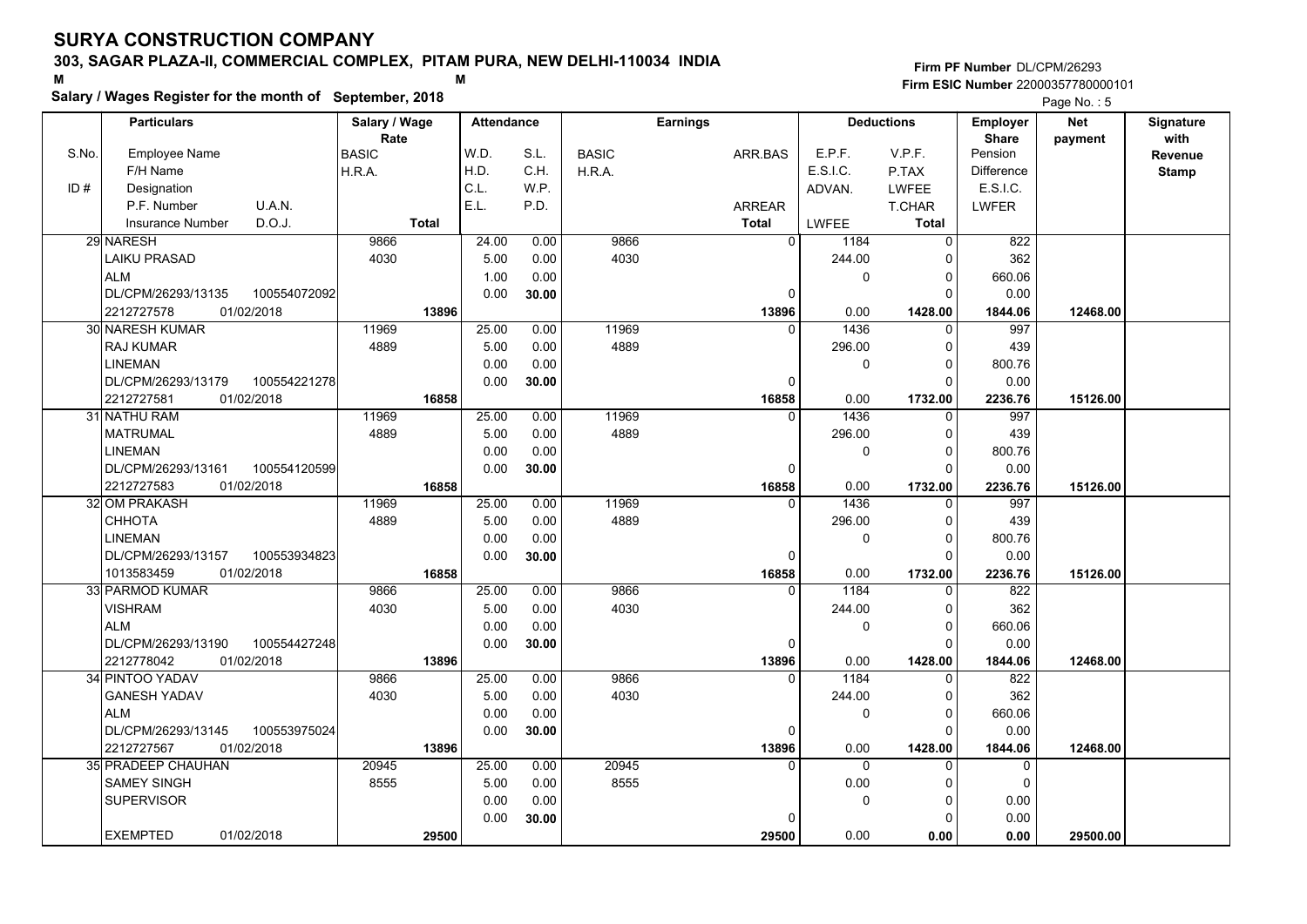# **Salary / Wages Register for the month of September, 2018 <sup>M</sup> <sup>M</sup>**

|       | Salary / wages Register for the month of September, 2018 |               |                   |       |              |                 |              |             |                   |                   | Page No.: 6 |              |
|-------|----------------------------------------------------------|---------------|-------------------|-------|--------------|-----------------|--------------|-------------|-------------------|-------------------|-------------|--------------|
|       | <b>Particulars</b>                                       | Salary / Wage | <b>Attendance</b> |       |              | <b>Earnings</b> |              |             | <b>Deductions</b> | <b>Employer</b>   | <b>Net</b>  | Signature    |
|       |                                                          | Rate          |                   |       |              |                 |              |             |                   | <b>Share</b>      | payment     | with         |
| S.No. | <b>Employee Name</b>                                     | <b>BASIC</b>  | W.D.              | S.L.  | <b>BASIC</b> | ARR.BAS         |              | E.P.F.      | V.P.F.            | Pension           |             | Revenue      |
|       | F/H Name                                                 | H.R.A.        | H.D.              | C.H.  | H.R.A.       |                 |              | E.S.I.C.    | P.TAX             | <b>Difference</b> |             | <b>Stamp</b> |
| ID#   | Designation                                              |               | C.L.              | W.P.  |              |                 |              | ADVAN.      | <b>LWFEE</b>      | E.S.I.C.          |             |              |
|       | U.A.N.<br>P.F. Number                                    |               | E.L.              | P.D.  |              | <b>ARREAR</b>   |              |             | T.CHAR            | <b>LWFER</b>      |             |              |
|       | D.O.J.<br><b>Insurance Number</b>                        | <b>Total</b>  |                   |       |              | <b>Total</b>    |              | LWFEE       | <b>Total</b>      |                   |             |              |
|       | 36 RAJ KARAN                                             | 9866          | 25.00             | 0.00  | 9866         |                 | $\Omega$     | 1184        | $\Omega$          | 822               |             |              |
|       | <b>DHAN PAL</b>                                          | 4030          | 5.00              | 0.00  | 4030         |                 |              | 244.00      | $\Omega$          | 362               |             |              |
|       | <b>ALM</b>                                               |               | 0.00              | 0.00  |              |                 |              | 0           | 0                 | 660.06            |             |              |
|       | DL/CPM/26293/13165<br>100553951893                       |               | 0.00              | 30.00 |              |                 | 0            |             | $\Omega$          | 0.00              |             |              |
|       | 2212727603<br>01/02/2018                                 | 13896         |                   |       |              | 13896           |              | 0.00        | 1428.00           | 1844.06           | 12468.00    |              |
|       | 37 RAJ KUMAR                                             | 9866          | 25.00             | 0.00  | 9866         |                 | $\Omega$     | 1184        | $\Omega$          | 822               |             |              |
|       | RADHAY SHYAM                                             | 4030          | 5.00              | 0.00  | 4030         |                 |              | 244.00      | 0                 | 362               |             |              |
|       | <b>ALM</b>                                               |               | 0.00              | 0.00  |              |                 |              | 0           | $\Omega$          | 660.06            |             |              |
|       | DL/CPM/26293/13181<br>100554216670                       |               | 0.00              | 30.00 |              |                 | 0            |             | 0                 | 0.00              |             |              |
|       | 1013589342<br>01/02/2018                                 | 13896         |                   |       |              | 13896           |              | 0.00        | 1428.00           | 1844.06           | 12468.00    |              |
|       | 38 RAJ KUMAR YADAV                                       | 11969         | 25.00             | 0.00  | 11969        |                 | $\Omega$     | 1436        | 0                 | 997               |             |              |
|       | RAMASHANKAR YADAV                                        | 4889          | 5.00              | 0.00  | 4889         |                 |              | 296.00      | $\Omega$          | 439               |             |              |
|       | <b>LINEMAN</b>                                           |               | 0.00              | 0.00  |              |                 |              | $\mathbf 0$ | $\Omega$          | 800.76            |             |              |
|       | 100554248254<br>DL/CPM/26293/13153                       |               | 0.00              | 30.00 |              |                 | $\Omega$     |             | $\Omega$          | 0.00              |             |              |
|       | 2212778053<br>01/02/2018                                 | 16858         |                   |       |              | 16858           |              | 0.00        | 1732.00           | 2236.76           | 15126.00    |              |
|       | 39 RAJ NARAYAN                                           | 16858         | 25.00             | 0.00  | 16858        |                 | $\Omega$     | $\Omega$    | $\Omega$          | $\mathbf 0$       |             |              |
|       | <b>SH KALU</b>                                           | $\mathbf 0$   | 5.00              | 0.00  | 0            |                 |              | 296.00      | $\Omega$          | $\Omega$          |             |              |
|       | <b>FOREMAN</b>                                           |               | 0.00              | 0.00  |              |                 |              | $\mathbf 0$ | 0                 | 800.76            |             |              |
|       |                                                          |               | 0.00              | 30.00 |              |                 | $\Omega$     |             | $\Omega$          | 0.00              |             |              |
|       | 2212727605<br>01/02/2018                                 | 16858         |                   |       |              | 16858           |              | 0.00        | 296.00            | 800.76            | 16562.00    |              |
|       | 40 RAJ PAL                                               | 11969         | 25.00             | 0.00  | 11969        |                 | $\Omega$     | 1436        | 0                 | 997               |             |              |
|       | <b>KEDARI PAL</b>                                        | 4889          | 5.00              | 0.00  | 4889         |                 |              | 296.00      | 0                 | 439               |             |              |
|       | LINEMAN                                                  |               | 0.00              | 0.00  |              |                 |              | 0           | $\Omega$          | 800.76            |             |              |
|       | DL/CPM/26293/13171<br>100554052022                       |               | 0.00              | 30.00 |              |                 | 0            |             | 0                 | 0.00              |             |              |
|       | 2212778056<br>01/02/2018                                 | 16858         |                   |       |              | 16858           |              | 0.00        | 1732.00           | 2236.76           | 15126.00    |              |
|       | 41 RAJBAHADUR YADAV                                      | 11969         | 0.00              | 0.00  | $\mathbf 0$  |                 | $\Omega$     | 0           | $\Omega$          | $\mathbf 0$       |             |              |
|       | SADHNU YADAV                                             | 4889          | 0.00              | 0.00  | 0            |                 |              | 0.00        | $\Omega$          | $\Omega$          |             |              |
|       | <b>LINEMAN</b>                                           |               | 0.00              | 30.00 |              |                 |              | $\mathbf 0$ | $\Omega$          | 0.00              |             |              |
|       | DL/CPM/26293/13191<br>100554292425                       |               | 0.00              | 0.00  |              |                 | 0            |             | $\Omega$          | 0.00              |             |              |
|       | 2213844031<br>01/02/0218                                 | 16858         |                   |       |              |                 | $\mathbf{0}$ | 0.00        | 0.00              | 0.00              | 0.00        |              |
|       | 42 RAJESH KUMAR                                          | 11969         | 25.00             | 0.00  | 11969        |                 | $\Omega$     | 1436        | $\Omega$          | 997               |             |              |
|       | KHEEM SINGH                                              | 4889          | 5.00              | 0.00  | 4889         |                 |              | 296.00      | O                 | 439               |             |              |
|       | LINEMAN                                                  |               | 0.00              | 0.00  |              |                 |              | 0           | $\Omega$          | 800.76            |             |              |
|       | 101050986614<br>DL/CPM/26293/13208                       |               | 0.00              | 30.00 |              |                 | $\Omega$     |             | O                 | 0.00              |             |              |
|       | 01/02/2018<br>1012966530                                 | 16858         |                   |       |              | 16858           |              | 0.00        | 1732.00           | 2236.76           | 15126.00    |              |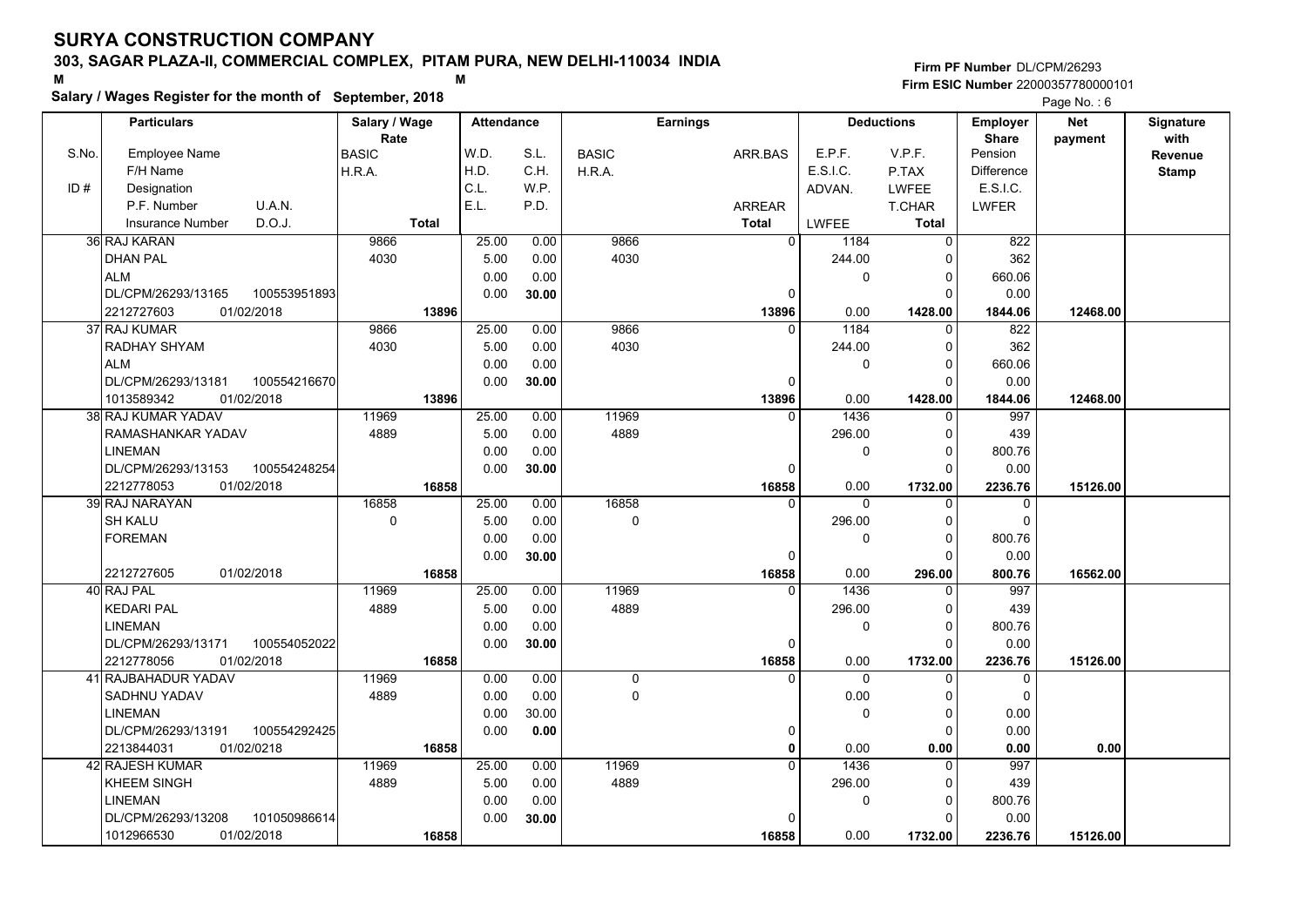# **Salary / Wages Register for the month of September, 2018 <sup>M</sup> <sup>M</sup>**

|       | Salary / wages Register for the month of September, 2018 |               |                   |       |              |                 |               |              |                   |                   | Page No.: 7 |              |
|-------|----------------------------------------------------------|---------------|-------------------|-------|--------------|-----------------|---------------|--------------|-------------------|-------------------|-------------|--------------|
|       | <b>Particulars</b>                                       | Salary / Wage | <b>Attendance</b> |       |              | <b>Earnings</b> |               |              | <b>Deductions</b> | <b>Employer</b>   | <b>Net</b>  | Signature    |
|       |                                                          | Rate          |                   |       |              |                 |               |              |                   | <b>Share</b>      | payment     | with         |
| S.No. | <b>Employee Name</b>                                     | <b>BASIC</b>  | W.D.              | S.L.  | <b>BASIC</b> |                 | ARR.BAS       | E.P.F.       | V.P.F.            | Pension           |             | Revenue      |
|       | F/H Name                                                 | H.R.A.        | H.D.              | C.H.  | H.R.A.       |                 |               | E.S.I.C.     | P.TAX             | <b>Difference</b> |             | <b>Stamp</b> |
| ID#   | Designation                                              |               | C.L.              | W.P.  |              |                 |               | ADVAN.       | <b>LWFEE</b>      | E.S.I.C.          |             |              |
|       | U.A.N.<br>P.F. Number                                    |               | E.L.              | P.D.  |              |                 | <b>ARREAR</b> |              | T.CHAR            | <b>LWFER</b>      |             |              |
|       | D.O.J.<br>Insurance Number                               | <b>Total</b>  |                   |       |              | <b>Total</b>    |               | <b>LWFEE</b> | Total             |                   |             |              |
|       | 43 RAJINDER PAL                                          | 9866          | 24.00             | 0.00  | 9866         |                 | $\Omega$      | 1184         | $\Omega$          | 822               |             |              |
|       | <b>SHIV RAM PAL</b>                                      | 4030          | 5.00              | 0.00  | 4030         |                 |               | 244.00       | $\Omega$          | 362               |             |              |
|       | <b>ALM</b>                                               |               | 1.00              | 0.00  |              |                 |               | 0            | 0                 | 660.06            |             |              |
|       | DL/CPM/26293/13164<br>100554340859                       |               | 0.00              | 30.00 |              |                 | 0             |              | $\Omega$          | 0.00              |             |              |
|       | 2204125581<br>01/02/2018                                 | 13896         |                   |       |              |                 | 13896         | 0.00         | 1428.00           | 1844.06           | 12468.00    |              |
|       | 44 RAJVEER SHARMA                                        | 11969         | 25.00             | 0.00  | 11969        |                 | $\Omega$      | 1436         | $\Omega$          | 997               |             |              |
|       | <b>MAM CHAND SHARMA</b>                                  | 4889          | 5.00              | 0.00  | 4889         |                 |               | 296.00       | 0                 | 439               |             |              |
|       | <b>LINEMAN</b>                                           |               | 0.00              | 0.00  |              |                 |               | 0            | $\Omega$          | 800.76            |             |              |
|       | DL/CPM/26293/13147<br>100554108711                       |               | 0.00              | 30.00 |              |                 | $\Omega$      |              | $\Omega$          | 0.00              |             |              |
|       | 2212727607<br>01/02/2018                                 | 16858         |                   |       |              |                 | 16858         | 0.00         | 1732.00           | 2236.76           | 15126.00    |              |
|       | 45 RAKESH SAROHA                                         | 11969         | 25.00             | 0.00  | 11969        |                 | $\Omega$      | 1436         | 0                 | 997               |             |              |
|       | <b>RAJAN SINGH</b>                                       | 4889          | 5.00              | 0.00  | 4889         |                 |               | 296.00       | 0                 | 439               |             |              |
|       | <b>LINEMAN</b>                                           |               | 0.00              | 0.00  |              |                 |               | 0            | $\Omega$          | 800.76            |             |              |
|       | DL/CPM/26293/13189<br>100554223753                       |               | 0.00              | 30.00 |              |                 | $\Omega$      |              | $\Omega$          | 0.00              |             |              |
|       | 2212727608<br>01/02/2018                                 | 16858         |                   |       |              |                 | 16858         | 0.00         | 1732.00           | 2236.76           | 15126.00    |              |
|       | 46 RAM KHILAWAN                                          | 9866          | 25.00             | 0.00  | 9866         |                 | $\Omega$      | 1184         | $\Omega$          | $\overline{822}$  |             |              |
|       | <b>MUNNU</b>                                             | 4030          | 5.00              | 0.00  | 4030         |                 |               | 244.00       | $\Omega$          | 362               |             |              |
|       | <b>ALM</b>                                               |               | 0.00              | 0.00  |              |                 |               | 0            | 0                 | 660.06            |             |              |
|       | DL/CPM/26293/13136<br>100554141560                       |               | 0.00              | 30.00 |              |                 | $\Omega$      |              | $\Omega$          | 0.00              |             |              |
|       | 2212727613<br>01/02/2018                                 | 13896         |                   |       |              |                 | 13896         | 0.00         | 1428.00           | 1844.06           | 12468.00    |              |
|       | 47 RAM NARESH                                            | 11969         | 25.00             | 0.00  | 11969        |                 | $\Omega$      | 1436         | $\Omega$          | 997               |             |              |
|       | <b>BRIJNATH</b>                                          | 4889          | 5.00              | 0.00  | 4889         |                 |               | 296.00       | 0                 | 439               |             |              |
|       | <b>LINEMAN</b>                                           |               | 0.00              | 0.00  |              |                 |               | 0            | $\Omega$          | 800.76            |             |              |
|       | DL/CPM/26293/13184<br>100553920604                       |               | 0.00              | 30.00 |              |                 | 0             |              | 0                 | 0.00              |             |              |
|       | 01/02/2018<br>2212804016                                 | 16858         |                   |       |              |                 | 16858         | 0.00         | 1732.00           | 2236.76           | 15126.00    |              |
|       | 48 RAM SAGAR                                             | 16858         | 25.00             | 0.00  | 16858        |                 | $\Omega$      | $\Omega$     | $\Omega$          | $\mathbf 0$       |             |              |
|       | SH.SARDAR PAL                                            | $\mathbf 0$   | 5.00              | 0.00  | 0            |                 |               | 296.00       | $\Omega$          | $\Omega$          |             |              |
|       | <b>FOREMAN</b>                                           |               | 0.00              | 0.00  |              |                 |               | $\Omega$     | $\Omega$          | 800.76            |             |              |
|       |                                                          |               | 0.00              | 30.00 |              |                 | $\Omega$      |              | $\Omega$          | 0.00              |             |              |
|       | 01/02/2018<br>2212727615                                 | 16858         |                   |       |              |                 | 16858         | 0.00         | 296.00            | 800.76            | 16562.00    |              |
|       | 49 RAM SAROOP                                            | 11969         | 20.00             | 0.00  | 11969        |                 | $\Omega$      | 1436         | $\Omega$          | 997               |             |              |
|       | <b>BALI PRASAD YADAV</b>                                 | 4889          | 5.00              | 0.00  | 4889         |                 |               | 296.00       | $\Omega$          | 439               |             |              |
|       | <b>LINEMAN</b>                                           |               | 5.00              | 0.00  |              |                 |               | 0            | 0                 | 800.76            |             |              |
|       | 100553893957<br>DL/CPM/26293/13167                       |               | 0.00              | 30.00 |              |                 | $\Omega$      |              | O                 | 0.00              |             |              |
|       | 2212727616<br>01/02/2018                                 | 16858         |                   |       |              |                 | 16858         | 0.00         | 1732.00           | 2236.76           | 15126.00    |              |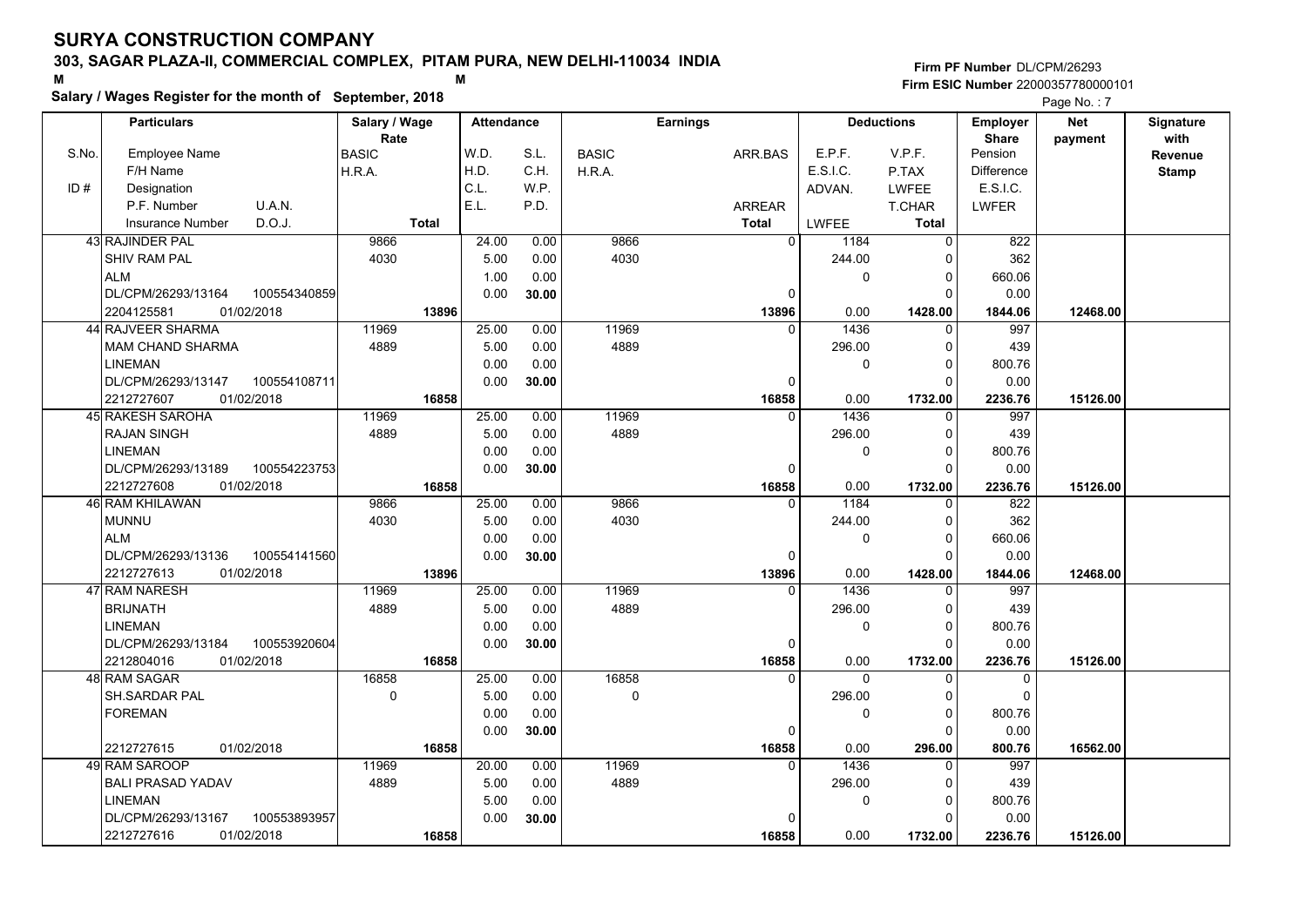# **Salary / Wages Register for the month of September, 2018 <sup>M</sup> <sup>M</sup>**

|       | Salary / wages Register for the month of September, 2018 |               |       |                   |       |              |                 |               |             | Page No.: 8       |                   |            |              |
|-------|----------------------------------------------------------|---------------|-------|-------------------|-------|--------------|-----------------|---------------|-------------|-------------------|-------------------|------------|--------------|
|       | <b>Particulars</b>                                       | Salary / Wage |       | <b>Attendance</b> |       |              | <b>Earnings</b> |               |             | <b>Deductions</b> | <b>Employer</b>   | <b>Net</b> | Signature    |
|       |                                                          | Rate          |       |                   |       |              |                 |               |             |                   | <b>Share</b>      | payment    | with         |
| S.No. | <b>Employee Name</b>                                     | <b>BASIC</b>  | W.D.  |                   | S.L.  | <b>BASIC</b> |                 | ARR.BAS       | E.P.F.      | V.P.F.            | Pension           |            | Revenue      |
|       | F/H Name                                                 | H.R.A.        | H.D.  |                   | C.H.  | H.R.A.       |                 |               | E.S.I.C.    | P.TAX             | <b>Difference</b> |            | <b>Stamp</b> |
| ID#   | Designation                                              |               | C.L.  |                   | W.P.  |              |                 |               | ADVAN.      | <b>LWFEE</b>      | E.S.I.C.          |            |              |
|       | P.F. Number<br>U.A.N.                                    |               | E.L.  |                   | P.D.  |              |                 | <b>ARREAR</b> |             | T.CHAR            | <b>LWFER</b>      |            |              |
|       | D.O.J.<br><b>Insurance Number</b>                        | <b>Total</b>  |       |                   |       |              |                 | <b>Total</b>  | LWFEE       | <b>Total</b>      |                   |            |              |
|       | 50 RAM SUMER                                             | 9866          |       | 25.00             | 0.00  | 9866         |                 | $\Omega$      | 1184        | $\overline{0}$    | 822               |            |              |
|       | <b>RAJA RAM</b>                                          | 4030          |       | 5.00              | 0.00  | 4030         |                 |               | 244.00      | $\Omega$          | 362               |            |              |
|       | <b>ALM</b>                                               |               |       | 0.00              | 0.00  |              |                 |               | 0           | 0                 | 660.06            |            |              |
|       | DL/CPM/26293/13137<br>100865883189                       |               |       | 0.00              | 30.00 |              |                 | 0             |             | $\Omega$          | 0.00              |            |              |
|       | 2212727618<br>01/02/2018                                 |               | 13896 |                   |       |              |                 | 13896         | 0.00        | 1428.00           | 1844.06           | 12468.00   |              |
|       | 51 RAM SURAT YADAV                                       | 11969         |       | 25.00             | 0.00  | 11969        |                 | $\Omega$      | 1436        | $\Omega$          | 997               |            |              |
|       | <b>DHAN YADAV</b>                                        | 4889          |       | 5.00              | 0.00  | 4889         |                 |               | 296.00      | 0                 | 439               |            |              |
|       | LINEMAN                                                  |               |       | 0.00              | 0.00  |              |                 |               | 0           | $\Omega$          | 800.76            |            |              |
|       | DL/CPM/26293/13177<br>100553951957                       |               |       | 0.00              | 30.00 |              |                 | 0             |             | 0                 | 0.00              |            |              |
|       | 2213229064<br>01/02/2018                                 |               | 16858 |                   |       |              |                 | 16858         | 0.00        | 1732.00           | 2236.76           | 15126.00   |              |
|       | 52 RAMESH YADAV                                          | 11969         |       | 25.00             | 0.00  | 11969        |                 | $\Omega$      | 1436        | 0                 | 997               |            |              |
|       | ORI YADAV                                                | 4889          |       | 5.00              | 0.00  | 4889         |                 |               | 296.00      | $\Omega$          | 439               |            |              |
|       | <b>LINEMAN</b>                                           |               |       | 0.00              | 0.00  |              |                 |               | $\mathbf 0$ | $\Omega$          | 800.76            |            |              |
|       | DL/CPM/26293/13232<br>100554181326                       |               |       | 0.00              | 30.00 |              |                 | $\Omega$      |             | $\Omega$          | 0.00              |            |              |
|       | 2212727612<br>01/02/2018                                 |               | 16858 |                   |       |              |                 | 16858         | 0.00        | 1732.00           | 2236.76           | 15126.00   |              |
|       | 53 RAMU CHAUHAN                                          | 9866          |       | 25.00             | 0.00  | 9866         |                 | $\Omega$      | 1184        | $\Omega$          | $\overline{822}$  |            |              |
|       | <b>MAHKU CHUHAN</b>                                      | 4030          |       | 5.00              | 0.00  | 4030         |                 |               | 244.00      | $\Omega$          | 362               |            |              |
|       | <b>ALM</b>                                               |               |       | 0.00              | 0.00  |              |                 |               | $\mathbf 0$ | 0                 | 660.06            |            |              |
|       | DL/CPM/26293/13173<br>100554105713                       |               |       | 0.00              | 30.00 |              |                 | $\Omega$      |             | $\Omega$          | 0.00              |            |              |
|       | 2212778067<br>01/02/2018                                 |               | 13896 |                   |       |              |                 | 13896         | 0.00        | 1428.00           | 1844.06           | 12468.00   |              |
|       | 54 RANJEET                                               | 11969         |       | 18.00             | 0.00  | 10373        |                 | $\Omega$      | 1245        | $\Omega$          | 864               |            |              |
|       | <b>MAHADEV PASWAN</b>                                    | 4889          |       | 3.00              | 0.00  | 4237         |                 |               | 256.00      | $\Omega$          | 381               |            |              |
|       | LINEMAN                                                  |               |       | 5.00              | 4.00  |              |                 |               | 0           | $\Omega$          | 693.98            |            |              |
|       | 100554100132<br>DL/CPM/26293/13158                       |               |       | 0.00              | 26.00 |              |                 | 0             |             | 0                 | 0.00              |            |              |
|       | 01/02/2018<br>2012894467                                 |               | 16858 |                   |       |              |                 | 14610         | 0.00        | 1501.00           | 1938.98           | 13109.00   |              |
|       | 55 RANJEET KUMAR                                         | 9866          |       | 25.00             | 0.00  | 9866         |                 | $\Omega$      | 1184        | 0                 | 822               |            |              |
|       | <b>BASU DEV</b>                                          | 4030          |       | 5.00              | 0.00  | 4030         |                 |               | 244.00      | $\Omega$          | 362               |            |              |
|       | <b>ALM</b>                                               |               |       | 0.00              | 0.00  |              |                 |               | $\mathbf 0$ | $\Omega$          | 660.06            |            |              |
|       | DL/CPM/26293/13261<br>100553900347                       |               |       | 0.00              | 30.00 |              |                 | 0             |             | $\Omega$          | 0.00              |            |              |
|       | 2212727619<br>01/02/2018                                 |               | 13896 |                   |       |              |                 | 13896         | 0.00        | 1428.00           | 1844.06           | 12468.00   |              |
|       | 56 RAVINDER PAL                                          | 11969         |       | 25.00             | 0.00  | 11969        |                 | $\Omega$      | 1436        | $\Omega$          | 997               |            |              |
|       | <b>SARDAR PAL</b>                                        | 4889          |       | 5.00              | 0.00  | 4889         |                 |               | 296.00      | $\Omega$          | 439               |            |              |
|       | <b>LINEMAN</b>                                           |               |       | 0.00              | 0.00  |              |                 |               | 0           | 0                 | 800.76            |            |              |
|       | DL/CPM/26293/13148<br>100554305033                       |               |       | 0.00              | 30.00 |              |                 | $\Omega$      |             | O                 | 0.00              |            |              |
|       | 2212727621<br>01/02/2018                                 |               | 16858 |                   |       |              |                 | 16858         | 0.00        | 1732.00           | 2236.76           | 15126.00   |              |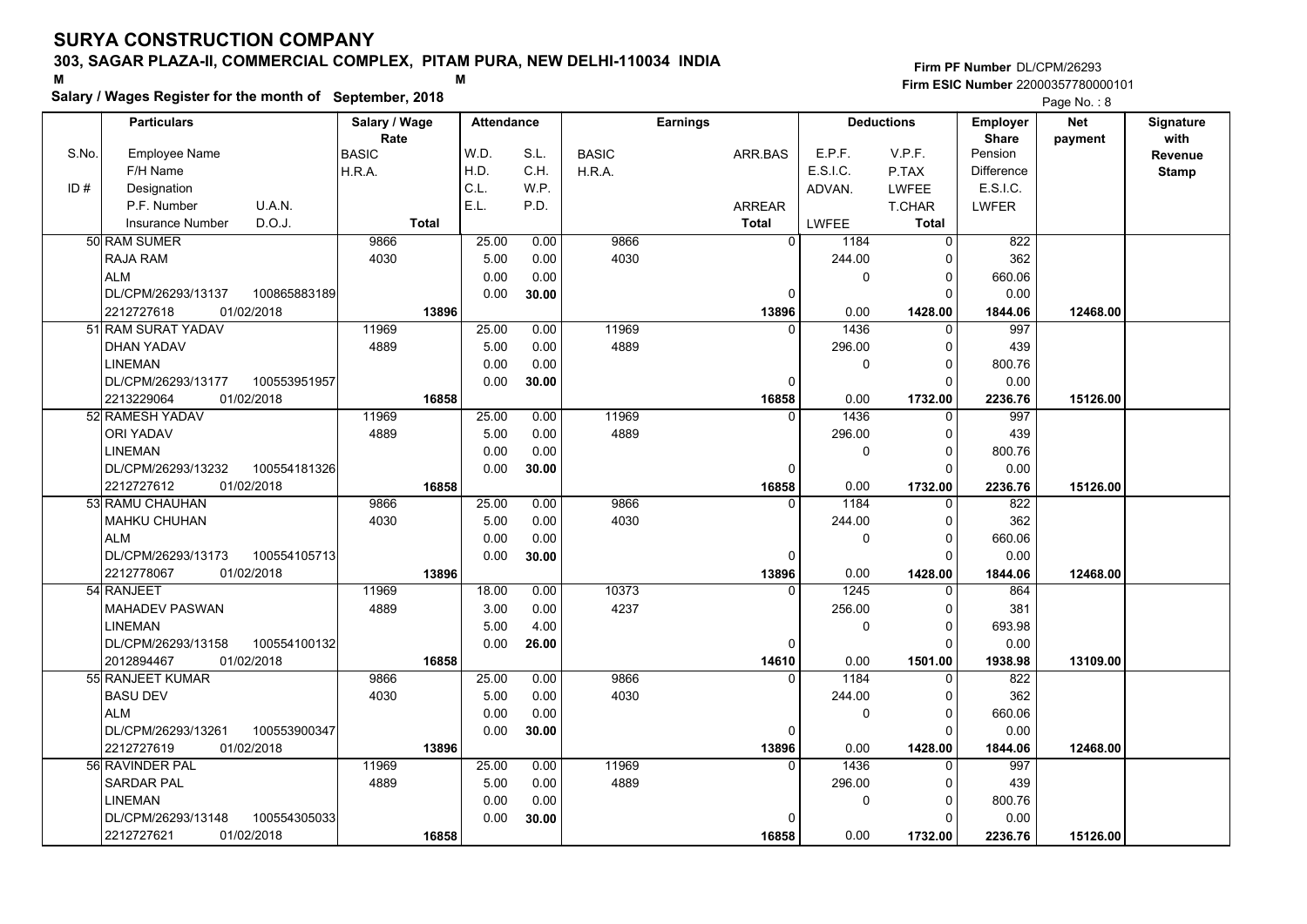# **Salary / Wages Register for the month of September, 2018 <sup>M</sup> <sup>M</sup>**

|       | Salary / Wages Register for the month of September, 2018 |                      |                   |       |              |                 |              | Page No.: 9       |                          |            |                          |
|-------|----------------------------------------------------------|----------------------|-------------------|-------|--------------|-----------------|--------------|-------------------|--------------------------|------------|--------------------------|
|       | <b>Particulars</b>                                       | Salary / Wage        | <b>Attendance</b> |       |              | <b>Earnings</b> |              | <b>Deductions</b> | Employer<br><b>Share</b> | <b>Net</b> | <b>Signature</b><br>with |
| S.No. | <b>Employee Name</b>                                     | Rate<br><b>BASIC</b> | W.D.              | S.L.  | <b>BASIC</b> | ARR.BAS         | E.P.F.       | V.P.F.            | Pension                  | payment    | Revenue                  |
|       | F/H Name                                                 | H.R.A.               | H.D.              | C.H.  | H.R.A.       |                 | E.S.I.C.     | P.TAX             | <b>Difference</b>        |            | <b>Stamp</b>             |
| ID#   | Designation                                              |                      | C.L.              | W.P.  |              |                 | ADVAN.       | <b>LWFEE</b>      | E.S.I.C.                 |            |                          |
|       | P.F. Number<br>U.A.N.                                    |                      | E.L.              | P.D.  |              | ARREAR          |              | T.CHAR            | <b>LWFER</b>             |            |                          |
|       | D.O.J.<br><b>Insurance Number</b>                        | <b>Total</b>         |                   |       |              | <b>Total</b>    | <b>LWFEE</b> | <b>Total</b>      |                          |            |                          |
|       | 57 SACHIN KUMAR SHARMA                                   | 17040                | 25.00             | 0.00  | 17040        | $\overline{0}$  | 0            | $\overline{0}$    | $\pmb{0}$                |            |                          |
|       | SH.NARESH SHARMA                                         | 6960                 | 5.00              | 0.00  | 6960         |                 | 0.00         | $\Omega$          | $\Omega$                 |            |                          |
|       | <b>SUPERVISOR</b>                                        |                      | 0.00              | 0.00  |              |                 | $\mathbf 0$  | 0                 | 0.00                     |            |                          |
|       |                                                          |                      | 0.00              | 30.00 |              | 0               |              | $\Omega$          | 0.00                     |            |                          |
|       | <b>EXEMPTED</b><br>01/02/2018                            | 24000                |                   |       |              | 24000           | 0.00         | 0.00              | 0.00                     | 24000.00   |                          |
|       | 58 SACHIN RUHELA                                         | 9866                 | 10.00             | 0.00  | 3946         |                 | 474          | $\Omega$          | 329                      |            |                          |
|       | <b>LAXMAN SINGH RUHELA</b>                               | 4030                 | 2.00              | 0.00  | 1612         |                 | 98.00        | 0                 | 145                      |            |                          |
|       | <b>ALM</b>                                               |                      | 0.00              | 18.00 |              |                 | 0            | $\Omega$          | 264.01                   |            |                          |
|       | DL/CPM/26293/13143<br>100554085865                       |                      | 0.00              | 12.00 |              | 0               |              | $\Omega$          | 0.00                     |            |                          |
|       | 2212778081<br>01/02/2018                                 | 13896                |                   |       |              | 5558            | 0.00         | 572.00            | 738.01                   | 4986.00    |                          |
|       | 59 SANDEEP KUMAR                                         | 9866                 | 25.00             | 0.00  | 9866         | $\Omega$        | 1184         | $\Omega$          | 822                      |            |                          |
|       | <b>ROHTASH SINGH</b>                                     | 4030                 | 5.00              | 0.00  | 4030         |                 | 244.00       | $\Omega$          | 362                      |            |                          |
|       | <b>ALM</b>                                               |                      | 0.00              | 0.00  |              |                 | $\mathbf 0$  | $\Omega$          | 660.06                   |            |                          |
|       | DL/CPM/26293/13215<br>100554284008                       |                      | 0.00              | 30.00 |              | $\Omega$        |              | $\Omega$          | 0.00                     |            |                          |
|       | 1013583465<br>01/02/2018                                 | 13896                |                   |       |              | 13896           | 0.00         | 1428.00           | 1844.06                  | 12468.00   |                          |
|       | 60 SANJAY                                                | 9866                 | 25.00             | 0.00  | 9866         | $\Omega$        | 1184         | $\Omega$          | 822                      |            |                          |
|       | <b>BISHAMBER SINGH</b>                                   | 4030                 | 5.00              | 0.00  | 4030         |                 | 244.00       | $\Omega$          | 362                      |            |                          |
|       | <b>ALM</b>                                               |                      | 0.00              | 0.00  |              |                 | 0            | $\Omega$          | 660.06                   |            |                          |
|       | 101024970257<br>DL/CPM/26293/13207                       |                      | 0.00              | 30.00 |              | 0               |              | $\Omega$          | 0.00                     |            |                          |
|       | 01/02/2018<br>1013583422                                 | 13896                |                   |       |              | 13896           | 0.00         | 1428.00           | 1844.06                  | 12468.00   |                          |
|       | 61 SARVAN PAL                                            | 9866                 | 25.00             | 0.00  | 9866         | $\Omega$        | 1184         | $\Omega$          | 822                      |            |                          |
|       | <b>RAM SAGAR</b>                                         | 4030                 | 5.00              | 0.00  | 4030         |                 | 244.00       | 0                 | 362                      |            |                          |
|       | <b>ALM</b>                                               |                      | 0.00              | 0.00  |              |                 | $\mathbf 0$  | $\Omega$          | 660.06                   |            |                          |
|       | 100879959745<br>DL/CPM/26293/13203                       |                      | 0.00              | 30.00 |              | 0               |              | $\Omega$          | 0.00                     |            |                          |
|       | 1013585115<br>01/02/2018                                 | 13896                |                   |       |              | 13896           | 0.00         | 1428.00           | 1844.06                  | 12468.00   |                          |
|       | 62 SATPAL RANGEELA                                       | 11969                | 25.00             | 0.00  | 11969        | 0               | 1436         | 0                 | 997                      |            |                          |
|       | OMI                                                      | 4889                 | 5.00              | 0.00  | 4889         |                 | 296.00       | 0                 | 439                      |            |                          |
|       | <b>LINEMAN</b>                                           |                      | 0.00              | 0.00  |              |                 | $\mathbf 0$  | $\Omega$          | 800.76                   |            |                          |
|       | DL/CPM/26293/13182<br>100865016247                       |                      | 0.00              | 30.00 |              | $\Omega$        |              | $\Omega$          | 0.00                     |            |                          |
|       | 2212778090<br>01/02/2018                                 | 16858                |                   |       |              | 16858           | 0.00         | 1732.00           | 2236.76                  | 15126.00   |                          |
|       | 63 SATYA NARAYAN                                         | 9866                 | 25.00             | 0.00  | 9866         | $\Omega$        | 1184         | $\Omega$          | 822                      |            |                          |
|       | <b>DEVTADIN</b>                                          | 4030                 | 5.00              | 0.00  | 4030         |                 | 244.00       | $\Omega$          | 362                      |            |                          |
|       | <b>ALM</b>                                               |                      | 0.00              | 0.00  |              |                 | 0            | $\Omega$          | 660.06                   |            |                          |
|       | 100553951612<br>DL/CPM/26293/13138                       |                      | 0.00              | 30.00 |              |                 |              | O                 | 0.00                     |            |                          |
|       | 01/02/2018<br>2212727623                                 | 13896                |                   |       |              | 13896           | 0.00         | 1428.00           | 1844.06                  | 12468.00   |                          |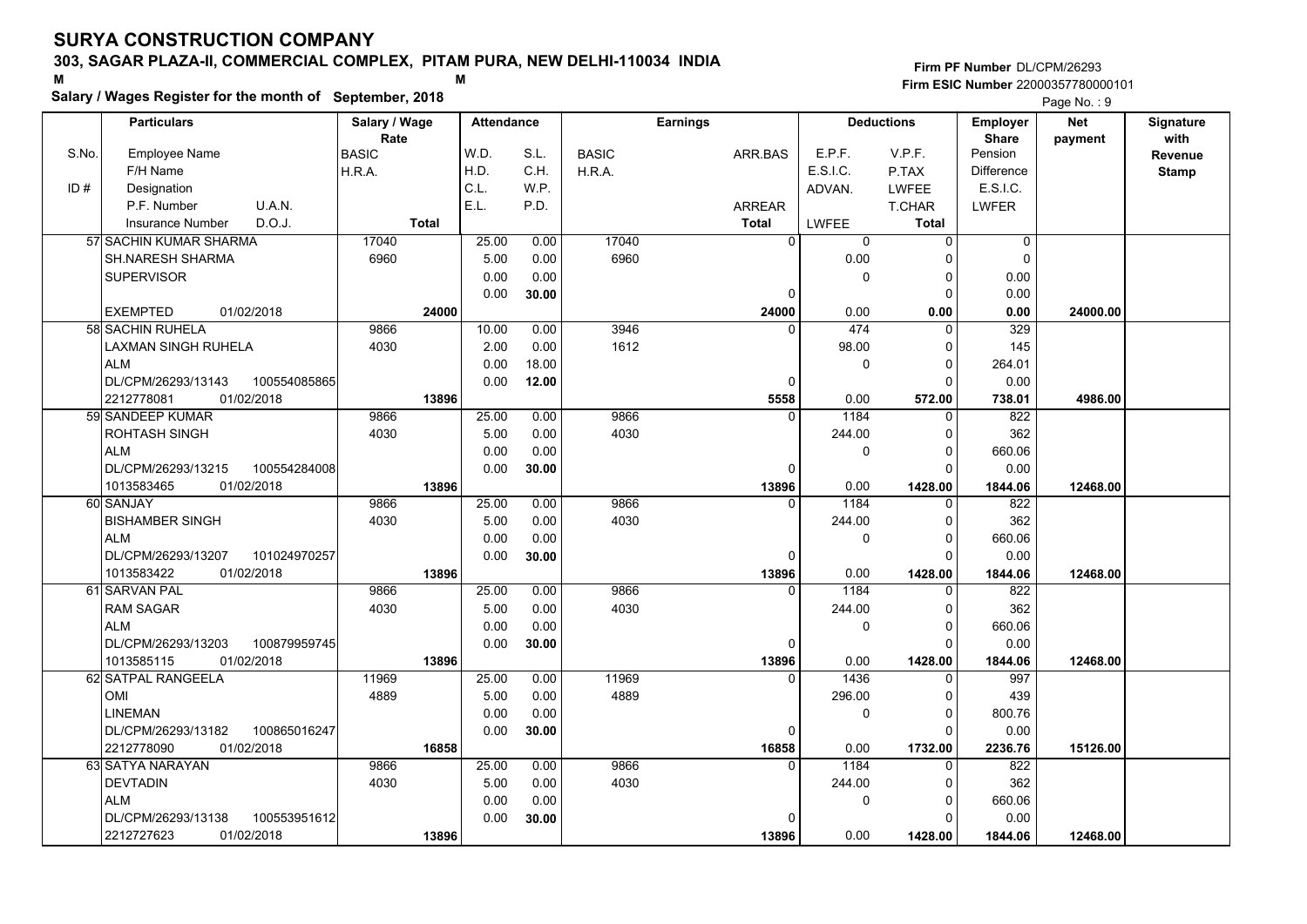# **Salary / Wages Register for the month of September, 2018 <sup>M</sup> <sup>M</sup>**

|       | Salary / wages Register for the month of September, 2018 |               |       |                   |       |              |                 |                | Page No.: 10 |                   |                   |            |              |
|-------|----------------------------------------------------------|---------------|-------|-------------------|-------|--------------|-----------------|----------------|--------------|-------------------|-------------------|------------|--------------|
|       | <b>Particulars</b>                                       | Salary / Wage |       | <b>Attendance</b> |       |              | <b>Earnings</b> |                |              | <b>Deductions</b> | <b>Employer</b>   | <b>Net</b> | Signature    |
|       |                                                          | Rate          |       |                   |       |              |                 |                |              |                   | <b>Share</b>      | payment    | with         |
| S.No. | <b>Employee Name</b>                                     | <b>BASIC</b>  |       | W.D.              | S.L.  | <b>BASIC</b> |                 | ARR.BAS        | E.P.F.       | V.P.F.            | Pension           |            | Revenue      |
|       | F/H Name                                                 | H.R.A.        |       | H.D.              | C.H.  | H.R.A.       |                 |                | E.S.I.C.     | P.TAX             | <b>Difference</b> |            | <b>Stamp</b> |
| ID#   | Designation                                              |               |       | C.L.              | W.P.  |              |                 |                | ADVAN.       | <b>LWFEE</b>      | E.S.I.C.          |            |              |
|       | P.F. Number<br>U.A.N.                                    |               |       | E.L.              | P.D.  |              |                 | <b>ARREAR</b>  |              | <b>T.CHAR</b>     | <b>LWFER</b>      |            |              |
|       | D.O.J.<br><b>Insurance Number</b>                        | <b>Total</b>  |       |                   |       |              |                 | <b>Total</b>   | <b>LWFEE</b> | <b>Total</b>      |                   |            |              |
|       | 64 SHIV KUMAR                                            | 11969         |       | 25.00             | 0.00  | 11969        |                 | $\overline{0}$ | 1436         | $\mathbf 0$       | 997               |            |              |
|       | LAXMAN PRASAD                                            | 4889          |       | 5.00              | 0.00  | 4889         |                 |                | 296.00       | $\Omega$          | 439               |            |              |
|       | <b>LINEMAN</b>                                           |               |       | 0.00              | 0.00  |              |                 |                | 0            | $\mathbf 0$       | 800.76            |            |              |
|       | DL/CPM/26293/13166<br>100554085590                       |               |       | 0.00              | 30.00 |              |                 | 0              |              | $\Omega$          | 0.00              |            |              |
|       | 2212727626<br>01/02/2018                                 |               | 16858 |                   |       |              |                 | 16858          | 0.00         | 1732.00           | 2236.76           | 15126.00   |              |
|       | 65 SHIV NARAYAN                                          | 11969         |       | 25.00             | 0.00  | 11969        |                 | $\Omega$       | 1436         | $\Omega$          | 997               |            |              |
|       | <b>KALLU</b>                                             | 4889          |       | 5.00              | 0.00  | 4889         |                 |                | 296.00       | 0                 | 439               |            |              |
|       | <b>LINEMAN</b>                                           |               |       | 0.00              | 0.00  |              |                 |                | 0            | $\Omega$          | 800.76            |            |              |
|       | DL/CPM/26293/13139<br>100554040850                       |               |       | 0.00              | 30.00 |              |                 | 0              |              | $\Omega$          | 0.00              |            |              |
|       | 2212727628<br>01/02/2018                                 |               | 16858 |                   |       |              |                 | 16858          | 0.00         | 1732.00           | 2236.76           | 15126.00   |              |
|       | 66 SHREE CHAND                                           | 9866          |       | 25.00             | 0.00  | 9866         |                 | $\Omega$       | 1184         | 0                 | 822               |            |              |
|       | <b>HARGYAN SINGH</b>                                     | 4030          |       | 5.00              | 0.00  | 4030         |                 |                | 244.00       | $\mathbf 0$       | 362               |            |              |
|       | <b>ALM</b>                                               |               |       | 0.00              | 0.00  |              |                 |                | 0            | $\Omega$          | 660.06            |            |              |
|       | 100553999510<br>DL/CPM/26293/13168                       |               |       | 0.00              | 30.00 |              |                 | $\Omega$       |              | $\Omega$          | 0.00              |            |              |
|       | 2212727630<br>01/02/2018                                 |               | 13896 |                   |       |              |                 | 13896          | 0.00         | 1428.00           | 1844.06           | 12468.00   |              |
|       | 67 SHRIDHAR                                              | 16858         |       | 25.00             | 0.00  | 16858        |                 | $\Omega$       | 0            | $\Omega$          | 0                 |            |              |
|       | <b>SH GANESH YADAV</b>                                   | $\mathbf 0$   |       | 5.00              | 0.00  | $\Omega$     |                 |                | 296.00       | $\Omega$          | 0                 |            |              |
|       | <b>FOREMAN</b>                                           |               |       | 0.00              | 0.00  |              |                 |                | 0            | $\mathbf 0$       | 800.76            |            |              |
|       |                                                          |               |       | 0.00              | 30.00 |              |                 | $\Omega$       |              | $\Omega$          | 0.00              |            |              |
|       | 2212727631<br>01/02/2018                                 |               | 16858 |                   |       |              |                 | 16858          | 0.00         | 296.00            | 800.76            | 16562.00   |              |
|       | 68 SHYAM LAL                                             | 11969         |       | 25.00             | 0.00  | 11969        |                 | $\Omega$       | 1436         | $\Omega$          | 997               |            |              |
|       | <b>CHANDER BHAN</b>                                      | 4889          |       | 5.00              | 0.00  | 4889         |                 |                | 296.00       | 0                 | 439               |            |              |
|       | LINEMAN                                                  |               |       | 0.00              | 0.00  |              |                 |                | 0            | $\Omega$          | 800.76            |            |              |
|       | 100553926068<br>DL/CPM/26293/13155                       |               |       | 0.00              | 30.00 |              |                 | 0              |              | $\Omega$          | 0.00              |            |              |
|       | 2212731715<br>01/02/2018                                 |               | 16858 |                   |       |              |                 | 16858          | 0.00         | 1732.00           | 2236.76           | 15126.00   |              |
|       | 69 SIVASANKAR                                            | 9866          |       | 18.00             | 0.00  | 8879         |                 | $\Omega$       | 1065         | 0                 | 740               |            |              |
|       | <b>DEVTA DEEN</b>                                        | 4030          |       | 3.00              | 0.00  | 3627         |                 |                | 219.00       | $\Omega$          | 325               |            |              |
|       | <b>ALM</b>                                               |               |       | 6.00              | 3.00  |              |                 |                | 0            | $\Omega$          | 594.04            |            |              |
|       | DL/CPM/26293/13195<br>100553951599                       |               |       | 0.00              | 27.00 |              |                 | $\Omega$       |              | $\Omega$          | 0.00              |            |              |
|       | 2214020859<br>01/02/2018                                 |               | 13896 |                   |       |              |                 | 12506          | 0.00         | 1284.00           | 1659.04           | 11222.00   |              |
|       | <b>70 SOMPAL SINGH</b>                                   | 9866          |       | 25.00             | 0.00  | 9866         |                 | $\Omega$       | 1184         | $\Omega$          | 822               |            |              |
|       | <b>TOTA RAM</b>                                          | 4030          |       | 5.00              | 0.00  | 4030         |                 |                | 244.00       | $\Omega$          | 362               |            |              |
|       | <b>ALM</b>                                               |               |       | 0.00              | 0.00  |              |                 |                | 0            | 0                 | 660.06            |            |              |
|       | DL/CPM/26293/13180<br>100554397744                       |               |       | 0.00              | 30.00 |              |                 | $\Omega$       |              | $\Omega$          | 0.00              |            |              |
|       | 01/02/2018<br>2212727633                                 |               | 13896 |                   |       |              |                 | 13896          | 0.00         | 1428.00           | 1844.06           | 12468.00   |              |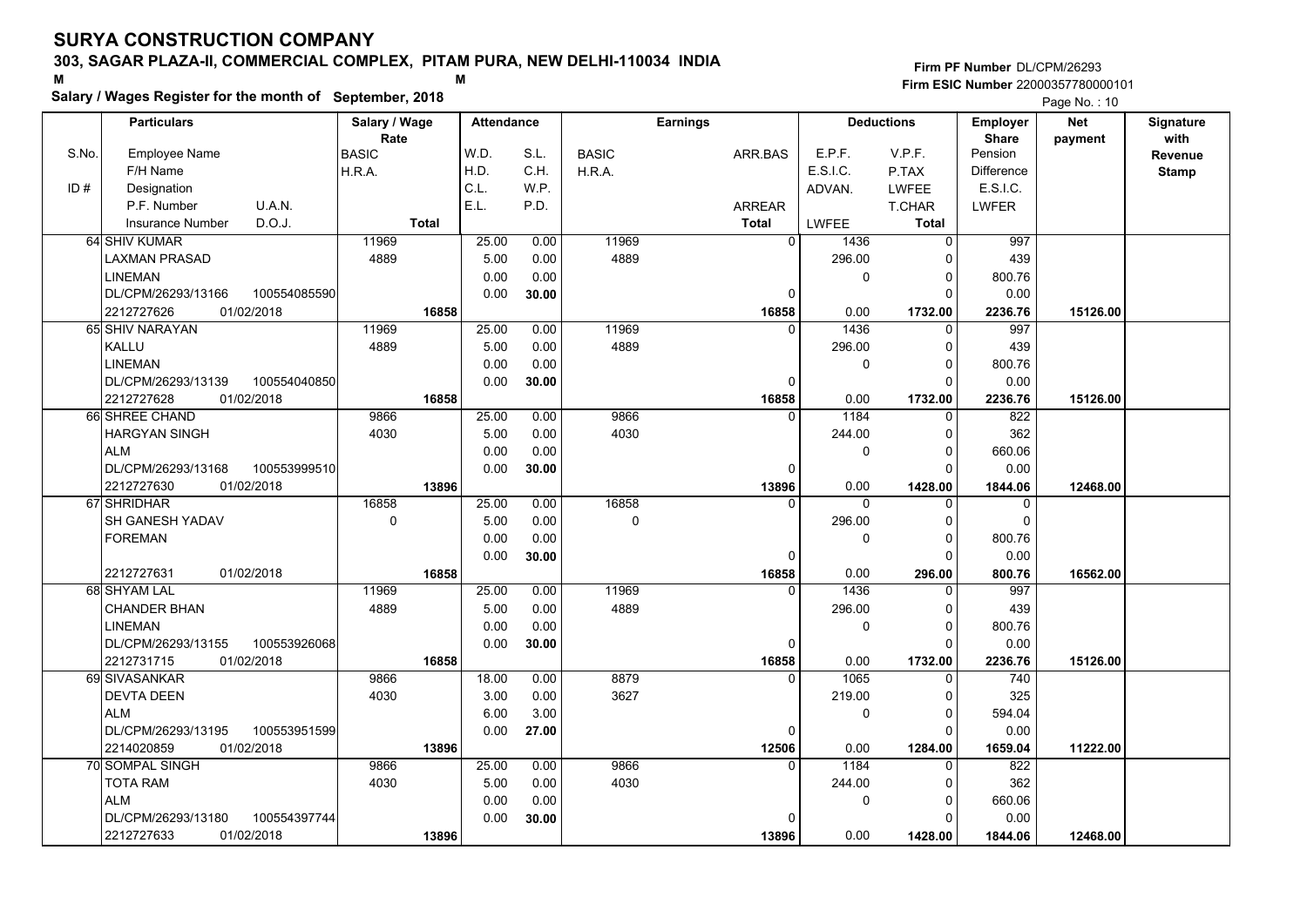# **Salary / Wages Register for the month of September, 2018 <sup>M</sup> <sup>M</sup>**

|       | Salary / wages Register for the month of September, 2018 |               |                   |       |              |                 |                      |                   | Page No.: 11      |            |              |
|-------|----------------------------------------------------------|---------------|-------------------|-------|--------------|-----------------|----------------------|-------------------|-------------------|------------|--------------|
|       | <b>Particulars</b>                                       | Salary / Wage | <b>Attendance</b> |       |              | <b>Earnings</b> |                      | <b>Deductions</b> | <b>Employer</b>   | <b>Net</b> | Signature    |
|       |                                                          | Rate          |                   |       |              |                 |                      |                   | <b>Share</b>      | payment    | with         |
| S.No. | <b>Employee Name</b>                                     | <b>BASIC</b>  | W.D.              | S.L.  | <b>BASIC</b> | ARR.BAS         | E.P.F.               | V.P.F.            | Pension           |            | Revenue      |
|       | F/H Name                                                 | H.R.A.        | H.D.              | C.H.  | H.R.A.       |                 | E.S.I.C.             | P.TAX             | <b>Difference</b> |            | <b>Stamp</b> |
| ID#   | Designation                                              |               | C.L.              | W.P.  |              |                 | ADVAN.               | <b>LWFEE</b>      | E.S.I.C.          |            |              |
|       | P.F. Number<br>U.A.N.                                    |               | E.L.              | P.D.  |              | <b>ARREAR</b>   |                      | <b>T.CHAR</b>     | <b>LWFER</b>      |            |              |
|       | D.O.J.<br><b>Insurance Number</b>                        | <b>Total</b>  |                   |       |              | <b>Total</b>    | LWFEE                | <b>Total</b>      |                   |            |              |
|       | 71 SONE LAL                                              | 9866          | 25.00             | 0.00  | 9866         |                 | $\Omega$<br>1184     | $\Omega$          | 822               |            |              |
|       | <b>JAGDISH PRASAD</b>                                    | 4030          | 5.00              | 0.00  | 4030         |                 | 244.00               | $\Omega$          | 362               |            |              |
|       | <b>ALM</b>                                               |               | 0.00              | 0.00  |              |                 | 0                    | 0                 | 660.06            |            |              |
|       | DL/CPM/26293/13176<br>100554016682                       |               | 0.00              | 30.00 |              |                 | 0                    | $\Omega$          | 0.00              |            |              |
|       | 2212815710<br>01/02/2018                                 | 13896         |                   |       |              | 13896           | 0.00                 | 1428.00           | 1844.06           | 12468.00   |              |
|       | 72 SONU                                                  | 11969         | 25.00             | 0.00  | 11969        |                 | 1436<br><sup>0</sup> | $\Omega$          | 997               |            |              |
|       | <b>JAYPAL</b>                                            | 4889          | 5.00              | 0.00  | 4889         |                 | 296.00               | 0                 | 439               |            |              |
|       | LINEMAN                                                  |               | 0.00              | 0.00  |              |                 | 0                    | ŋ                 | 800.76            |            |              |
|       | DL/CPM/26293/13210<br>101112215587                       |               | 0.00              | 30.00 |              |                 | $\Omega$             | $\Omega$          | 0.00              |            |              |
|       | 1115089021<br>01/02/2018                                 | 16858         |                   |       |              | 16858           | 0.00                 | 1732.00           | 2236.76           | 15126.00   |              |
|       | 73 SUBHASH SINGH                                         | 11969         | 25.00             | 0.00  | 11969        |                 | 1436<br>$\Omega$     | $\Omega$          | 997               |            |              |
|       | <b>BALWANT SINGH</b>                                     | 4889          | 5.00              | 0.00  | 4889         |                 | 296.00               | 0                 | 439               |            |              |
|       | <b>LINEMAN</b>                                           |               | 0.00              | 0.00  |              |                 | 0                    | $\Omega$          | 800.76            |            |              |
|       | DL/CPM/26293/13174<br>100553895909                       |               | 0.00              | 30.00 |              |                 | $\Omega$             | $\Omega$          | 0.00              |            |              |
|       | 2212778099<br>01/02/2018                                 | 16858         |                   |       |              | 16858           | 0.00                 | 1732.00           | 2236.76           | 15126.00   |              |
|       | <b>74 SUBHASH YADAV</b>                                  | 11969         | 25.00             | 0.00  | 11969        |                 | 1436<br>0            | $\Omega$          | 997               |            |              |
|       | <b>BANSU YADAV</b>                                       | 4889          | 5.00              | 0.00  | 4889         |                 | 296.00               | $\Omega$          | 439               |            |              |
|       | LINEMAN                                                  |               | 0.00              | 0.00  |              |                 | 0                    | 0                 | 800.76            |            |              |
|       | DL/CPM/26293/13149<br>100859072541                       |               | 0.00              | 30.00 |              |                 | $\Omega$             | $\Omega$          | 0.00              |            |              |
|       | 2212731717<br>01/02/2018                                 | 16858         |                   |       |              | 16858           | 0.00                 | 1732.00           | 2236.76           | 15126.00   |              |
|       | 75 SUKHBIR SINGH                                         | 9866          | 25.00             | 0.00  | 9866         |                 | 1184<br>0            | 0                 | 822               |            |              |
|       | <b>VIJAY PAL SINGH</b>                                   | 4030          | 5.00              | 0.00  | 4030         |                 | 244.00               | 0                 | 362               |            |              |
|       | <b>ALM</b>                                               |               | 0.00              | 0.00  |              |                 | 0                    | $\Omega$          | 660.06            |            |              |
|       | 100554419717<br>DL/CPM/26293/13178                       |               | 0.00              | 30.00 |              |                 | 0                    | $\Omega$          | 0.00              |            |              |
|       | 01/02/2018<br>1012769880                                 | 13896         |                   |       |              | 13896           | 0.00                 | 1428.00           | 1844.06           | 12468.00   |              |
|       | 76 SUMIT                                                 | 17040         | 25.00             | 0.00  | 17040        |                 | 0<br>0               | $\Omega$          | 0                 |            |              |
|       | SH HARBIR SINGH CHAND                                    | 6960          | 5.00              | 0.00  | 6960         |                 | 0.00                 | $\Omega$          | $\Omega$          |            |              |
|       | <b>SUPERVISOR</b>                                        |               | 0.00              | 0.00  |              |                 | 0                    | 0                 | 0.00              |            |              |
|       |                                                          |               | 0.00              | 30.00 |              |                 | 0                    | ŋ                 | 0.00              |            |              |
|       | <b>EXEMPTED</b><br>01/02/2018                            | 24000         |                   |       |              | 24000           | 0.00                 | 0.00              | 0.00              | 24000.00   |              |
|       | 77 SURENDER KUMAR                                        | 11969         | 25.00             | 0.00  | 11969        |                 | 1436<br>$\Omega$     | $\Omega$          | 997               |            |              |
|       | <b>BABU RAM PAL</b>                                      | 4889          | 5.00              | 0.00  | 4889         |                 | 296.00               | O                 | 439               |            |              |
|       | LINEMAN                                                  |               | 0.00              | 0.00  |              |                 | 0                    | 0                 | 800.76            |            |              |
|       | DL/CPM/26293/13146<br>100553885497                       |               | 0.00              | 30.00 |              |                 |                      | C                 | 0.00              |            |              |
|       | 1013668674<br>01/02/2018                                 | 16858         |                   |       |              | 16858           | 0.00                 | 1732.00           | 2236.76           | 15126.00   |              |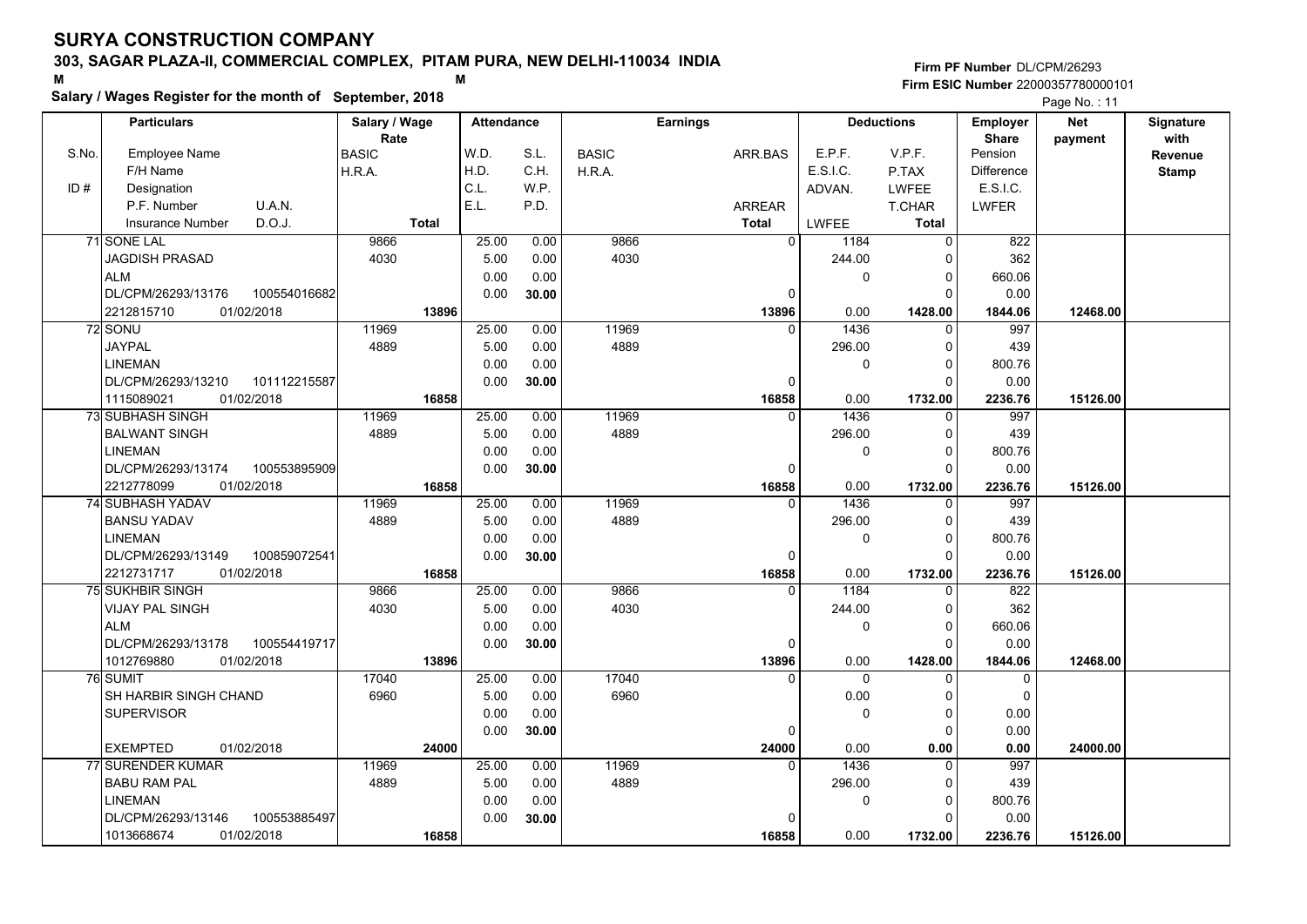# **Salary / Wages Register for the month of September, 2018 <sup>M</sup> <sup>M</sup>**

|       | Salary / Wages Register for the month of September, 2018 |               |                   |       |              |                 |                |                      |                  | Page No.: 12 |              |
|-------|----------------------------------------------------------|---------------|-------------------|-------|--------------|-----------------|----------------|----------------------|------------------|--------------|--------------|
|       | <b>Particulars</b>                                       | Salary / Wage | <b>Attendance</b> |       |              | <b>Earnings</b> |                | <b>Deductions</b>    | <b>Employer</b>  | <b>Net</b>   | Signature    |
|       |                                                          | Rate          |                   |       |              |                 |                |                      | <b>Share</b>     | payment      | with         |
| S.No. | Employee Name                                            | <b>BASIC</b>  | W.D.              | S.L.  | <b>BASIC</b> | ARR.BAS         | E.P.F.         | V.P.F.               | Pension          |              | Revenue      |
|       | F/H Name                                                 | H.R.A.        | H.D.              | C.H.  | H.R.A.       |                 | E.S.I.C.       | P.TAX                | Difference       |              | <b>Stamp</b> |
| ID#   | Designation                                              |               | C.L.              | W.P.  |              |                 | ADVAN.         | <b>LWFEE</b>         | E.S.I.C.         |              |              |
|       | P.F. Number<br>U.A.N.                                    |               | E.L.              | P.D.  |              | ARREAR          |                | T.CHAR               | <b>LWFER</b>     |              |              |
|       | D.O.J.<br><b>Insurance Number</b>                        | <b>Total</b>  |                   |       |              | <b>Total</b>    | <b>LWFEE</b>   | <b>Total</b>         |                  |              |              |
|       | 78 SURENDRA YADAV                                        | 11969         | 25.00             | 0.00  | 11969        |                 | $\overline{0}$ | 1436<br>$\Omega$     | 997              |              |              |
|       | <b>JANARDAN</b>                                          | 4889          | 5.00              | 0.00  | 4889         |                 |                | 296.00               | 439              |              |              |
|       | LINEMAN                                                  |               | 0.00              | 0.00  |              |                 |                | 0<br>$\Omega$        | 800.76           |              |              |
|       | 101167791616<br>DL/CPM/26293/12810                       |               | 0.00              | 30.00 |              |                 | $\Omega$       | $\Omega$             | 0.00             |              |              |
|       | 2214309340<br>01/08/2017                                 | 16858         |                   |       |              | 16858           |                | 0.00<br>1732.00      | 2236.76          | 15126.00     |              |
|       | 79 SURESH PAL                                            | 9866          | 25.00             | 0.00  | 9866         |                 | 0              | 1184<br>$\Omega$     | 822              |              |              |
|       | <b>RAM SAWROOP</b>                                       | 4030          | 5.00              | 0.00  | 4030         |                 |                | 244.00<br>$\Omega$   | 362              |              |              |
|       | <b>ALM</b>                                               |               | 0.00              | 0.00  |              |                 |                | 0                    | 660.06           |              |              |
|       | DL/CPM/26293/13214<br>100554245775                       |               | 0.00              | 30.00 |              |                 | 0              | O                    | 0.00             |              |              |
|       | 2109869987<br>01/02/2018                                 | 13896         |                   |       |              | 13896           |                | 0.00<br>1428.00      | 1844.06          | 12468.00     |              |
|       | 80 SUSHIL KUMAR                                          | 11969         | 25.00             | 0.00  | 11969        |                 | $\Omega$       | 1436<br>$\mathbf{0}$ | 997              |              |              |
|       | <b>KRISHAN PAL</b>                                       | 4889          | 5.00              | 0.00  | 4889         |                 |                | 296.00<br>$\Omega$   | 439              |              |              |
|       | <b>LINEMAN</b>                                           |               | 0.00              | 0.00  |              |                 |                | 0<br>0               | 800.76           |              |              |
|       | DL/CPM/26293/13169<br>100554061363                       |               | 0.00              | 30.00 |              |                 | $\Omega$       |                      | 0.00             |              |              |
|       | 2212727635<br>01/02/2018                                 | 16858         |                   |       |              | 16858           |                | 0.00<br>1732.00      | 2236.76          | 15126.00     |              |
|       | <b>81 TARANJET SINGH</b>                                 | 9866          | 25.00             | 0.00  | 9866         |                 | $\Omega$       | 1184                 | $\overline{822}$ |              |              |
|       | VARENDER SINGH                                           | 4030          | 5.00              | 0.00  | 4030         |                 |                | 244.00<br>$\Omega$   | 362              |              |              |
|       | <b>ALM</b>                                               |               | 0.00              | 0.00  |              |                 |                | 0<br>$\Omega$        | 660.06           |              |              |
|       | 101070380599<br>DL/CPM/26293/13209                       |               | 0.00              | 30.00 |              |                 | 0              | $\Omega$             | 0.00             |              |              |
|       | 01/02/2018<br>1115054642                                 | 13896         |                   |       |              | 13896           |                | 0.00<br>1428.00      | 1844.06          | 12468.00     |              |
|       | 82 UDAY KUMAR                                            | 11969         | 18.00             | 0.00  | 10373        |                 |                | 1245<br>$\Omega$     | 864              |              |              |
|       | TEJU SAH                                                 | 4889          | 3.00              | 0.00  | 4237         |                 |                | 256.00<br>$\Omega$   | 381              |              |              |
|       | <b>LINEMAN</b>                                           |               | 5.00              | 4.00  |              |                 |                | 0<br>O               | 693.98           |              |              |
|       | 100554392617<br>DL/CPM/26293/13170                       |               | 0.00              | 26.00 |              |                 | $\Omega$       |                      | 0.00             |              |              |
|       | 2212727636<br>01/02/2018                                 | 16858         |                   |       |              | 14610           |                | 0.00<br>1501.00      | 1938.98          | 13109.00     |              |
|       | 83 UMESH YADAV                                           | 9866          | 0.00              | 0.00  | $\mathsf{O}$ |                 | 0              | 0<br>$\mathbf{0}$    | 0                |              |              |
|       | <b>LAL CHAND</b>                                         | 4030          | 0.00              | 0.00  | $\mathbf 0$  |                 |                | 0.00<br>∩            | $\Omega$         |              |              |
|       | <b>ALM</b>                                               |               | 0.00              | 30.00 |              |                 |                | $\Omega$<br>O        | 0.00             |              |              |
|       | DL/CPM/26293/13150<br>100554074851                       |               | 0.00              | 0.00  |              |                 | 0              |                      | 0.00             |              |              |
|       | 2212731721<br>01/02/2018                                 | 13896         |                   |       |              |                 | 0              | 0.00<br>0.00         | 0.00             | 0.00         |              |
|       | 84 VASHIST                                               | 9866          | 25.00             | 0.00  | 9866         |                 | $\Omega$       | 1184<br>$\Omega$     | 822              |              |              |
|       | RAM DARSH YADAV                                          | 4030          | 5.00              | 0.00  | 4030         |                 |                | 244.00               | 362              |              |              |
|       | <b>ALM</b>                                               |               | 0.00              | 0.00  |              |                 |                | 0<br>$\Omega$        | 660.06           |              |              |
|       | 100554239742<br>DL/CPM/26293/13152                       |               | 0.00              | 30.00 |              |                 |                |                      | 0.00             |              |              |
|       | 2212778139<br>01/02/2018                                 | 13896         |                   |       |              | 13896           |                | 0.00<br>1428.00      | 1844.06          | 12468.00     |              |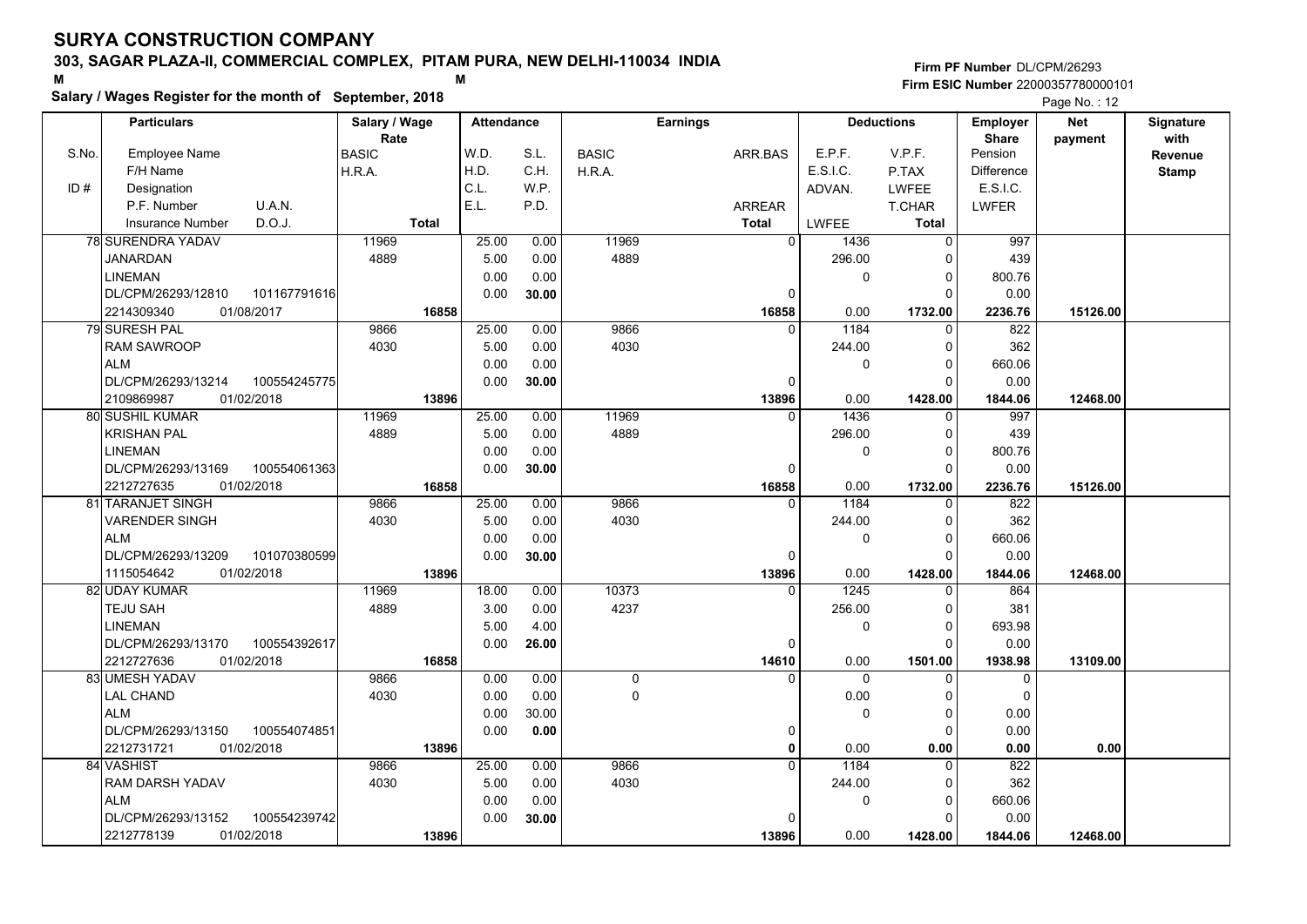# **Salary / Wages Register for the month of September, 2018 <sup>M</sup> <sup>M</sup>**

|       | Salary / wages Register for the month of September, 2018 |               |       |                   |              |                 |                   |              | Page No.: 13 |                   |            |              |
|-------|----------------------------------------------------------|---------------|-------|-------------------|--------------|-----------------|-------------------|--------------|--------------|-------------------|------------|--------------|
|       | <b>Particulars</b>                                       | Salary / Wage |       | <b>Attendance</b> |              | <b>Earnings</b> | <b>Deductions</b> |              |              | <b>Employer</b>   | <b>Net</b> | Signature    |
|       |                                                          | Rate          |       |                   |              |                 |                   |              |              | <b>Share</b>      | payment    | with         |
| S.No. | <b>Employee Name</b>                                     | <b>BASIC</b>  | W.D.  | S.L.              | <b>BASIC</b> | ARR.BAS         |                   | E.P.F.       | V.P.F.       | Pension           |            | Revenue      |
|       | F/H Name                                                 | H.R.A.        | H.D.  | C.H.              | H.R.A.       |                 |                   | E.S.I.C.     | P.TAX        | <b>Difference</b> |            | <b>Stamp</b> |
| ID#   | Designation                                              |               | C.L.  | W.P.              |              |                 |                   | ADVAN.       | <b>LWFEE</b> | E.S.I.C.          |            |              |
|       | U.A.N.<br>P.F. Number                                    |               | E.L.  | P.D.              |              | <b>ARREAR</b>   |                   |              | T.CHAR       | <b>LWFER</b>      |            |              |
|       | D.O.J.<br>Insurance Number                               | <b>Total</b>  |       |                   |              | <b>Total</b>    |                   | <b>LWFEE</b> | Total        |                   |            |              |
|       | 85 VEER PAL                                              | 9866          | 25.00 | 0.00              | 9866         |                 | $\Omega$          | 1184         | $\Omega$     | 822               |            |              |
|       | <b>CHHOTE LAL</b>                                        | 4030          | 5.00  | 0.00              | 4030         |                 |                   | 244.00       | $\Omega$     | 362               |            |              |
|       | <b>ALM</b>                                               |               | 0.00  | 0.00              |              |                 |                   | 0            | 0            | 660.06            |            |              |
|       | DL/CPM/26293/13198<br>100553934950                       |               | 0.00  | 30.00             |              |                 | 0                 |              | $\Omega$     | 0.00              |            |              |
|       | 1013583474<br>01/02/2018                                 | 13896         |       |                   |              |                 | 13896             | 0.00         | 1428.00      | 1844.06           | 12468.00   |              |
|       | 86 VEERENDER PAL                                         | 9866          | 25.00 | 0.00              | 9866         |                 | $\Omega$          | 1184         | $\Omega$     | 822               |            |              |
|       | <b>KEDARI PAL</b>                                        | 4030          | 5.00  | 0.00              | 4030         |                 |                   | 244.00       | 0            | 362               |            |              |
|       | <b>ALM</b>                                               |               | 0.00  | 0.00              |              |                 |                   | 0            | $\Omega$     | 660.06            |            |              |
|       | DL/CPM/26293/13204<br>100882123999                       |               | 0.00  | 30.00             |              |                 | $\Omega$          |              | 0            | 0.00              |            |              |
|       | 2212778145<br>01/02/2018                                 | 13896         |       |                   |              |                 | 13896             | 0.00         | 1428.00      | 1844.06           | 12468.00   |              |
|       | 87 VIJAY KUMAR                                           | 11969         | 25.00 | 0.00              | 11969        |                 | $\Omega$          | 1436         | 0            | 997               |            |              |
|       | <b>SIRJANAND SINGH</b>                                   | 4889          | 5.00  | 0.00              | 4889         |                 |                   | 296.00       | 0            | 439               |            |              |
|       | <b>LINEMAN</b>                                           |               | 0.00  | 0.00              |              |                 |                   | $\Omega$     | $\Omega$     | 800.76            |            |              |
|       | DL/CPM/26293/13151<br>100554356663                       |               | 0.00  | 30.00             |              |                 | $\Omega$          |              | $\Omega$     | 0.00              |            |              |
|       | 2212731726<br>01/02/2018                                 | 16858         |       |                   |              |                 | 16858             | 0.00         | 1732.00      | 2236.76           | 15126.00   |              |
|       | 88 VIMAL                                                 | 9866          | 22.00 | 0.00              | 9866         |                 | $\Omega$          | 1184         | $\Omega$     | $\overline{822}$  |            |              |
|       | <b>RAM KUMAR</b>                                         | 4030          | 5.00  | 0.00              | 4030         |                 |                   | 244.00       | $\Omega$     | 362               |            |              |
|       | <b>ALM</b>                                               |               | 3.00  | 0.00              |              |                 |                   | 0            | 0            | 660.06            |            |              |
|       | DL/CPM/26293/13201<br>100867854129                       |               | 0.00  | 30.00             |              |                 | $\Omega$          |              | $\Omega$     | 0.00              |            |              |
|       | 1114771800<br>01/02/2018                                 | 13896         |       |                   |              |                 | 13896             | 0.00         | 1428.00      | 1844.06           | 12468.00   |              |
|       | 89 VIPIN KUMAR                                           | 9866          | 25.00 | 0.00              | 9866         |                 | $\Omega$          | 1184         | $\Omega$     | 822               |            |              |
|       | <b>SHRI KRISHAN</b>                                      | 4030          | 5.00  | 0.00              | 4030         |                 |                   | 244.00       | 0            | 362               |            |              |
|       | <b>ALM</b>                                               |               | 0.00  | 0.00              |              |                 |                   | 0            | $\Omega$     | 660.06            |            |              |
|       | DL/CPM/26293/13172<br>100554348724                       |               | 0.00  | 30.00             |              |                 | 0                 |              | 0            | 0.00              |            |              |
|       | 01/02/2018<br>2212728045                                 | 13896         |       |                   |              |                 | 13896             | 0.00         | 1428.00      | 1844.06           | 12468.00   |              |
|       | 90 VISHNU PANDIT                                         | 11969         | 25.00 | 0.00              | 11969        |                 | $\Omega$          | 1436         | 0            | 997               |            |              |
|       | KUSHNANDAN PANDIT                                        | 4889          | 5.00  | 0.00              | 4889         |                 |                   | 296.00       | $\Omega$     | 439               |            |              |
|       | <b>LINEMAN</b>                                           |               | 0.00  | 0.00              |              |                 |                   | $\Omega$     | $\Omega$     | 800.76            |            |              |
|       | DL/CPM/26293/13140<br>100554056390                       |               | 0.00  | 30.00             |              |                 | $\Omega$          |              | $\Omega$     | 0.00              |            |              |
|       | 2212728050<br>01/02/2018                                 | 16858         |       |                   |              |                 | 16858             | 0.00         | 1732.00      | 2236.76           | 15126.00   |              |
|       | 91 VIVEK TYAGI                                           | 11969         | 25.00 | 0.00              | 11969        |                 | $\Omega$          | 1436         | $\Omega$     | 997               |            |              |
|       | <b>ASHARAM TYAGI</b>                                     | 4889          | 5.00  | 0.00              | 4889         |                 |                   | 296.00       | 0            | 439               |            |              |
|       | <b>LINEMAN</b>                                           |               | 0.00  | 0.00              |              |                 |                   | 0            | 0            | 800.76            |            |              |
|       | 100882498239<br>DL/CPM/26293/13197                       |               | 0.00  | 30.00             |              |                 | $\Omega$          |              | 0            | 0.00              |            |              |
|       | 1114757509<br>01/02/2018                                 | 16858         |       |                   |              |                 | 16858             | 0.00         | 1732.00      | 2236.76           | 15126.00   |              |